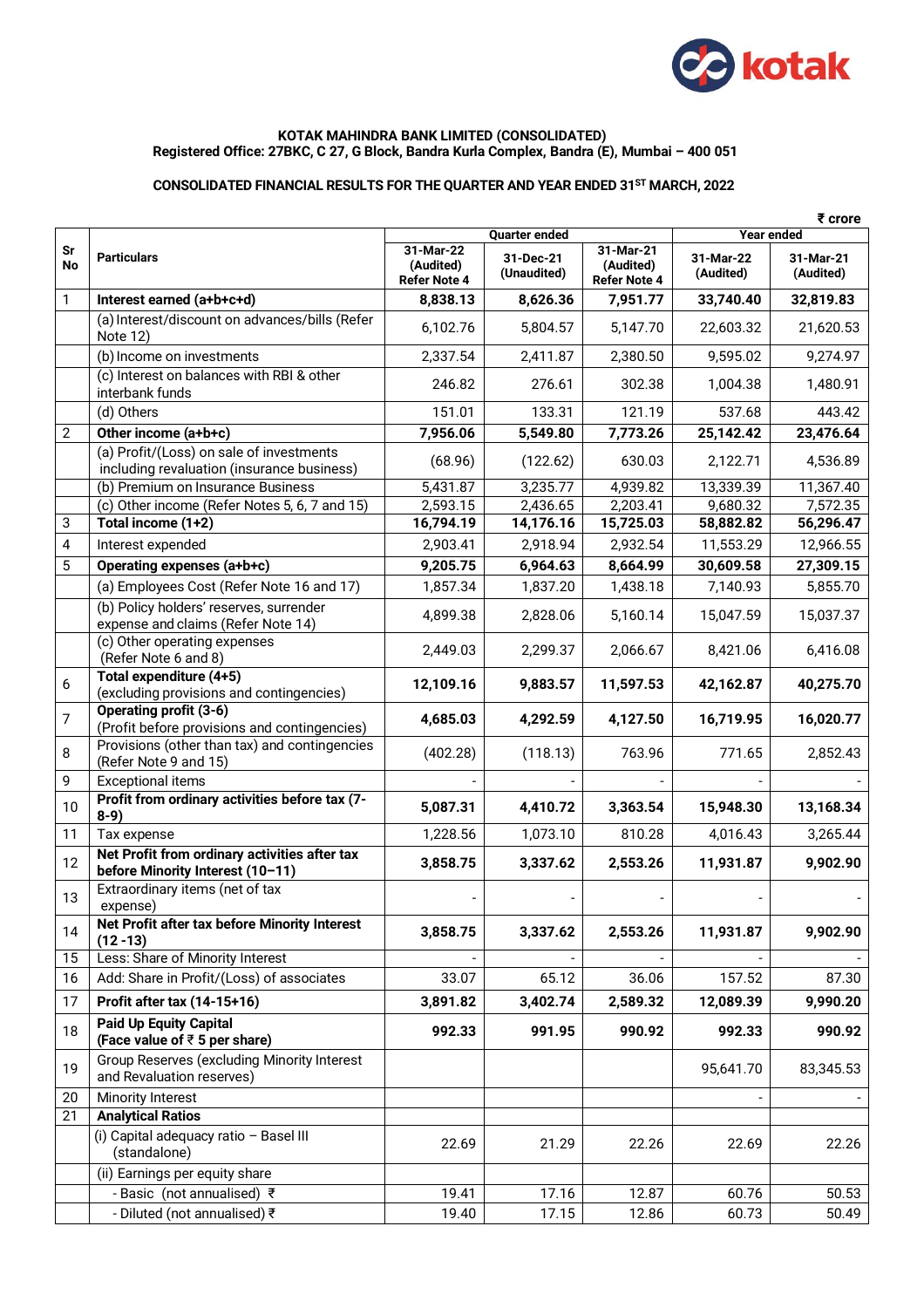

 **₹ crore**

 **₹ crore**

|                 |                                                       |                                               | <b>Quarter ended</b>     |                                               |                        | Year ended             |
|-----------------|-------------------------------------------------------|-----------------------------------------------|--------------------------|-----------------------------------------------|------------------------|------------------------|
| Sr<br><b>No</b> | <b>Particulars</b>                                    | 31-Mar-22<br>(Audited)<br><b>Refer Note 4</b> | 31-Dec-21<br>(Unaudited) | 31-Mar-21<br>(Audited)<br><b>Refer Note 4</b> | 31-Mar-22<br>(Audited) | 31-Mar-21<br>(Audited) |
|                 | (iii) NPA Ratios (unaudited)                          |                                               |                          |                                               |                        |                        |
|                 | (a) Gross NPA                                         | 7,334.05                                      | 7.993.34                 | 8.276.29                                      | 7.334.05               | 8.276.29               |
|                 | (b) Net NPA                                           | 2,148.72                                      | 2,496.75                 | 3,105.50                                      | 2,148.72               | 3,105.50               |
|                 | (c) % of Gross NPA to Gross Advances                  | 2.37                                          | 2.75                     | 3.22                                          | 2.37                   | 3.22                   |
|                 | (d) % of Net NPA to Net Advances                      | 0.71                                          | 0.87                     | 1.23                                          | 0.71                   | 1.23                   |
|                 | (iv) Return on average Assets (%)<br>(not annualised) | 0.72                                          | 0.65                     | 0.54                                          | 2.36                   | 2.16                   |

## **NOTES**:

- 1. The consolidated financial results are prepared in accordance with Accounting Standard 21 (AS-21) "Consolidated Financial Statements" and Accounting Standard – 23 (AS–23) "Accounting for investment in associates in Consolidated Financial Statements" specified under section 133 and relevant provisions of Companies Act, 2013.
- 2. The financial statements of Indian subsidiaries (excluding insurance companies) and associates are prepared as per Indian Accounting Standards in accordance with the Companies (Indian Accounting Standards) Rules, 2015. The financial statements of subsidiaries located outside India are prepared in accordance with accounting principles generally accepted in their respective countries. However, for the purpose of preparation of the consolidated financial results, the results of subsidiaries and associates are in accordance with Generally Accepted Accounting Principles in India ('GAAP') specified under Section 133 and relevant provision of Companies Act, 2013.
- 3. The above consolidated financial results were reviewed by the Audit Committee and approved at the meeting of the Board of Directors held on 4<sup>th</sup> May, 2022. The results for the year ended 31<sup>st</sup> March, 2022 were subjected to audit by the joint statutory auditors (Walker Chandiok & Co LLP, Chartered Accountants and Price Waterhouse LLP, Chartered Accountants) of the Bank and there are no modifications in their Auditors' Report. The results for quarter ended 31st December, 2021 were subjected to limited review by the joint statutory auditors of the Bank. The results for the year ended 31<sup>st</sup> March, 2021 were audited by Walker Chandiok & Co LLP, Chartered Accountants.
- 4. The figures for the last quarter in each of the year are balancing figures between audited figures in respect of full financial year and the unaudited published year to date figures up to the third quarter of the respective financial year.

|                                                                                                                                           |                                               |                          |                                               |                        | र crore                |
|-------------------------------------------------------------------------------------------------------------------------------------------|-----------------------------------------------|--------------------------|-----------------------------------------------|------------------------|------------------------|
|                                                                                                                                           |                                               | <b>Quarter ended</b>     | Year ended                                    |                        |                        |
| <b>Particulars</b>                                                                                                                        | 31-Mar-22<br>(Audited)<br><b>Refer Note 4</b> | 31-Dec-21<br>(Unaudited) | 31-Mar-21<br>(Audited)<br><b>Refer Note 4</b> | 31-Mar-22<br>(Audited) | 31-Mar-21<br>(Audited) |
| Commission, fees, exchange, brokerage and<br>others (net)                                                                                 | 2.841.74                                      | 2,722.70                 | 2.472.85                                      | 10,136.02              | 7,341.78               |
| Profit/(Loss) on sale and provisions/(write-<br>back) of mark-to-market depreciation on<br>investments (other than insurance<br>business) | (248.59)                                      | (286.05)                 | (269.44)                                      | (455.70)               | 230.57                 |
| Total - Other income                                                                                                                      | 2,593.15                                      | 2,436.65                 | 2,203.41                                      | 9,680.32               | 7,572.35               |

5. Details of other income forming part of the consolidated results are as follows:

- 6. Other income in the consolidated results for the reporting periods is net of sub-brokerage paid in the broking subsidiary amounting to ₹ 52.85 crore for the current quarter and ₹ 168.19 crore for the year ended 31st March, 2022 (₹ 41.44 crore for the quarter ended 31st December, 2021, for the quarter and year ended 31st March, 2021, ₹ 35.87 crore and ₹ 111.04 crore respectively).
- 7. Other income includes non-fund based income such as commission earned from guarantees / letters of credit, financial advisory fees, selling of third party products, earnings from foreign exchange transactions, profit / (loss) from the sale of securities and provision / (write-back) of mark-to-market depreciation on investments.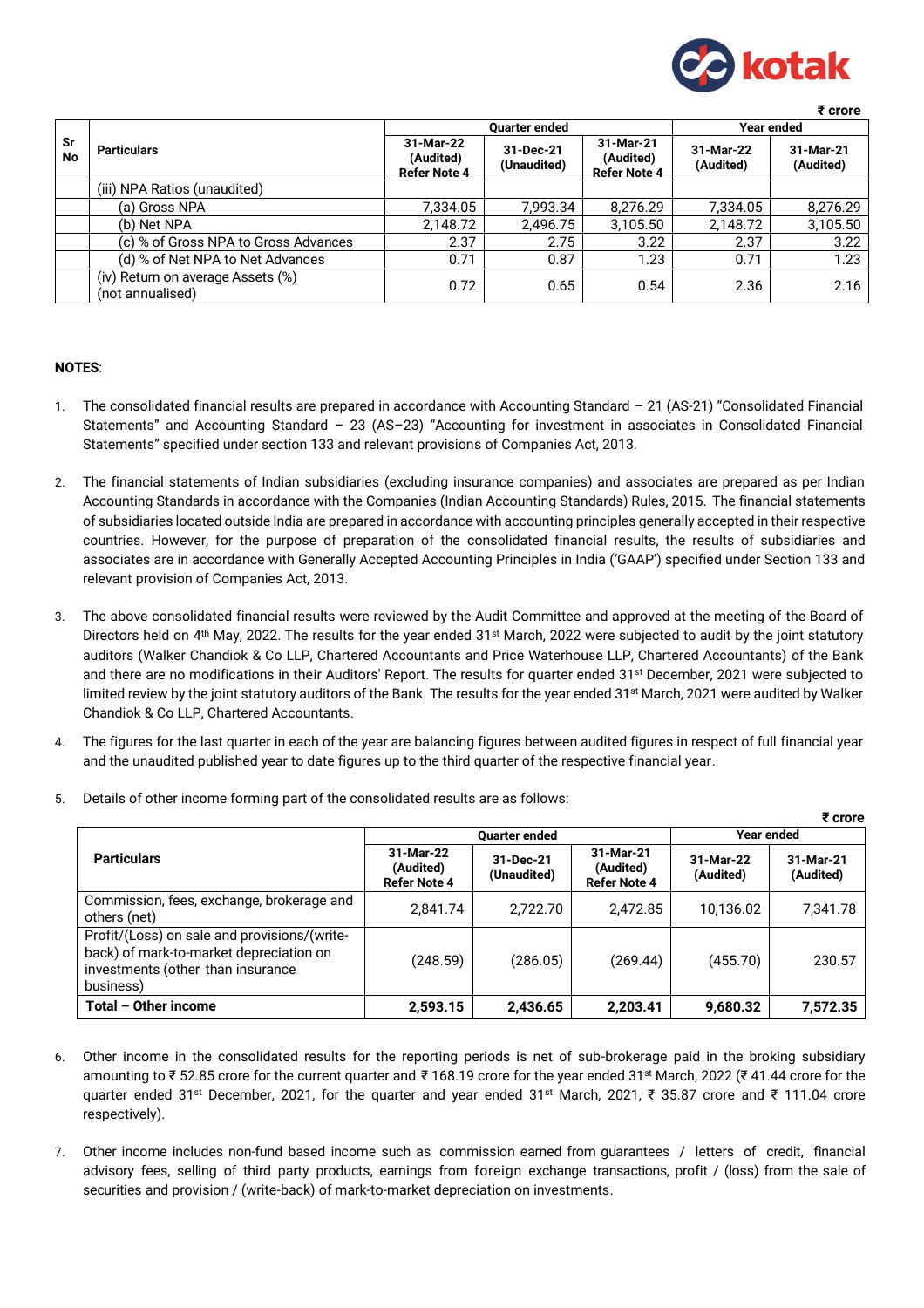

8. Details of other operating expenditure forming part of consolidated results are as follows:

|                                  |                                               |                          |                                               |                        | ₹ crore                |
|----------------------------------|-----------------------------------------------|--------------------------|-----------------------------------------------|------------------------|------------------------|
|                                  |                                               | <b>Quarter ended</b>     | Year ended                                    |                        |                        |
| <b>Particulars</b>               | 31-Mar-22<br>(Audited)<br><b>Refer Note 4</b> | 31-Dec-21<br>(Unaudited) | 31-Mar-21<br>(Audited)<br><b>Refer Note 4</b> | 31-Mar-22<br>(Audited) | 31-Mar-21<br>(Audited) |
| <b>Brokerage</b>                 | 317.53                                        | 256.39                   | 222.02                                        | 862.11                 | 532.91                 |
| Depreciation                     | 130.66                                        | 119.68                   | 115.66                                        | 480.35                 | 461.05                 |
| Rent, taxes and lighting         | 202.25                                        | 209.84                   | 192.65                                        | 808.88                 | 770.12                 |
| Others                           | 1,798.59                                      | 1,713.46                 | 1,536.34                                      | 6,269.72               | 4,652.00               |
| Total - Other operating expenses | 2.449.03                                      | 2.299.37                 | 2,066.67                                      | 8,421.06               | 6,416.08               |

9. Provisions and contingencies are net of recoveries made against accounts, which have been written off as bad in the previous period / year. Details of Provisions (other than tax) and contingencies forming part of consolidated results are as follows:

|                                                                                                                                                     |                                               |                          |                                               |                        | ₹ crore                |
|-----------------------------------------------------------------------------------------------------------------------------------------------------|-----------------------------------------------|--------------------------|-----------------------------------------------|------------------------|------------------------|
|                                                                                                                                                     |                                               | <b>Ouarter ended</b>     | <b>Year ended</b>                             |                        |                        |
| <b>Particulars</b>                                                                                                                                  | 31-Mar-22<br>(Audited)<br><b>Refer Note 4</b> | 31-Dec-21<br>(Unaudited) | 31-Mar-21<br>(Audited)<br><b>Refer Note 4</b> | 31-Mar-22<br>(Audited) | 31-Mar-21<br>(Audited) |
| Provision<br>towards<br>others<br>advances<br>(including provisions for exposures to<br>entities with Unhedged Foreign Currency<br>Exposures) (net) | 161.80                                        | 259.47                   | 759.85                                        | 1.686.41               | 2,198.02               |
| General provision / (Write back) for<br>COVID-19 Deferment cases (net)                                                                              | (519.15)                                      | (316.34)                 | $\overline{\phantom{0}}$                      | (835.49)               | 682.40                 |
| Other provision / (Write back of provisions)<br>towards investments (net)                                                                           | (44.93)                                       | (61.26)                  | 4.11                                          | (79.27)                | (27.99)                |
| Total - Provisions (other than tax) and<br>contingencies                                                                                            | (402.28)                                      | (118.13)                 | 763.96                                        | 771.65                 | 2,852.43               |

10. COVID-19 pandemic has had an extraordinary impact on macroeconomic conditions in India and around the world during the previous financial year. The impact of COVID-19, including changes in customer behaviour and pandemic fears, as well as restrictions on business and individual activities, had led to volatility in global and Indian financial markets and a decrease in global and local economic activities. The revival of economic activity has since improved supported by relaxation of restrictions due to administration of the COVID vaccines to a large population in the country. The extent to which any new wave of COVID-19 pandemic will impact the Bank and its subsidiaries' results will depend on ongoing as well as future developments, including, among other things, any new information concerning the severity of the COVID-19 pandemic, and any action to contain its spread or mitigate its impact whether government-mandated or elected by us.

The Bank and its subsidiaries held an aggregate COVID-19 related provision of ₹ 1,396.08 crore as of 1<sup>st</sup> April, 2021. Based on the improved outlook, the Bank and its subsidiaries have reversed provisions amounting to ₹ 519.15 crore and ₹ 835.49 crore during the quarter and year ended 31st March, 2022 respectively (₹ 316.34 crore during the quarter ended 31st December, 2021). On a prudent basis, the Bank and its subsidiaries continue to hold provision of ₹560.59 crore as at 31<sup>st</sup> March, 2022 against the potential impact of COVID-19.

- 11. COVID-19 resulted in significant number of death claims (including higher claims reported during first quarter) in the life insurance subsidiary. The increased claims reported, and extra mortality related provisioning as computed by the Company's Appointed Actuary has impacted the financial results for the year ended 31<sup>st</sup> March, 2022.
- 12. The RBI circular dated 7<sup>th</sup> April, 2021 required banks to refund/adjust the 'interest on interest' charged to the borrowers during the moratorium period, i.e. 1<sup>st</sup> March, 2020 to 31<sup>st</sup> August, 2020 in conformity to the Honourable Supreme Court of India judgement on 23<sup>rd</sup> March 2021. Pursuant to the said order and as per the RBI circular, the methodology for calculation of the amount of such 'interest on interest' was finalised by the Indian Banks Association (IBA). The Bank and its subsidiaries had created a liability towards estimated interest relief of ₹ 128.63 crore and had reduced the same from interest earned for the quarter and year ended 31st March 2021. Amount no longer required on crystallisation of such liability was credited to interest earned in the current financial year.
- 13. In accordance with the RBI guidelines, Banks are required to make consolidated Pillar 3 disclosures including leverage ratio, liquidity coverage ratio and Net Stable Funding Ratio (NSFR) under the Basel III Framework. These disclosures are available on the Bank's website at the following link: [https://www.kotak.com/en/investor-relations/financial-results/regulatory](https://www.kotak.com/en/investor-relations/financial-results/regulatory-disclosure.html)[disclosure.html.](https://www.kotak.com/en/investor-relations/financial-results/regulatory-disclosure.html) These disclosures have not been subjected to audit or limited review.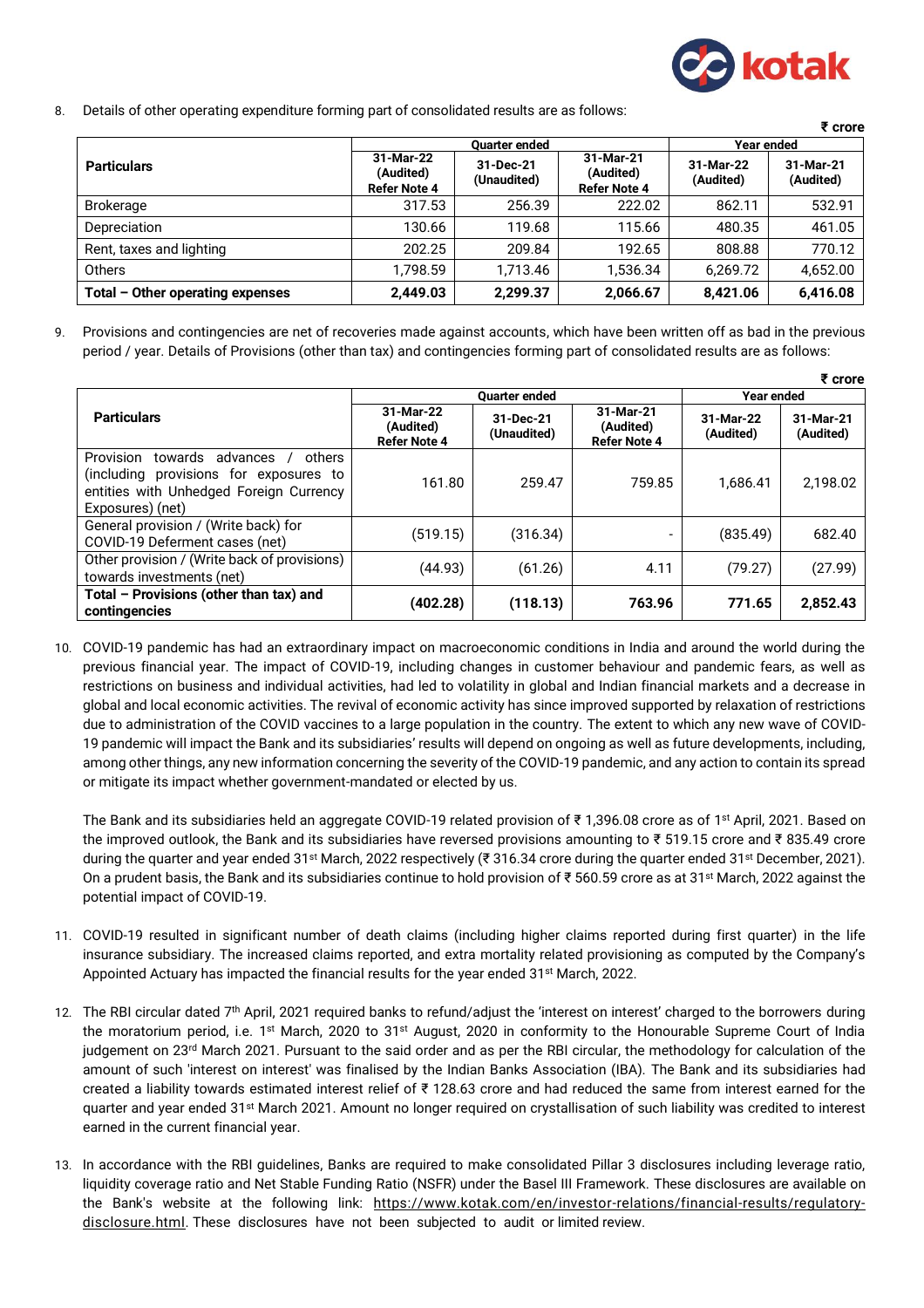

- 14. The change in the valuation of liabilities for life policies in force, lapsed policies that are likely to be revived in future and for policies in respect of which premium has been discontinued but liability exists, for the quarter and year ended 31<sup>st</sup> March, 2022 amounting to ₹ 2,690.90 crore and ₹ 8,654.73 crore respectively (₹ 1,364.21 crore for the quarter ended 31st December, 2021, for the quarter and year ended 31stMarch, 2021, ₹ 3,582.15 crore and ₹ 10,498.48 crore respectively), has been included in "Policy holders' reserves, surrender expense and claims" under "Operating Expenses".
- 15. As per the Master Direction on Financial Statements Presentation and Disclosures issued by the RBI dated 30<sup>th</sup> August, 2021 (updated as on  $15<sup>th</sup>$  November, 2021), the Bank is classifying provision / (write-back) of mark-to-market depreciation on investments under Other Income from the quarter ended 30<sup>th</sup> September, 2021. Prior to that, the same was being classified under Provisions and Contingencies. Figures for the previous periods / year have been regrouped to conform to current period's presentation.
- 16. RBI, vide its clarification dated 30th August, 2021 on Guidelines on Compensation of Whole Time Directors / Chief Executive Officers / Material Risk Takers and Control Function Staff, advised Banks that the fair value of share-linked instruments on the date of grant should be recognised as an expense for all instruments granted after the accounting period ended 31st March, 2021. Accordingly, the Bank and its subsidiaries have changed its accounting policy from intrinsic value method to fair value method for all share-linked instruments granted after 31st March, 2021. The fair value of the stock-based compensation is estimated on the date of grant using Black-Scholes model and is recognised as compensation expense over the vesting period. Pursuant to these directions, the Bank and its subsidiaries have accounted share-linked instruments granted after 31<sup>st</sup> March, 2021 on fair value basis and accordingly, ₹ 6.26 crore and ₹ 22.31 crore has been recognised in the consolidated financial results under the head "Employee cost" for the quarter and year ended 31st March, 2022 respectively (₹ 6.73 crore for the quarter ended 31st December, 2021).
- 17. Pursuant to the revision in family pension payable to employees of the Bank covered under 11<sup>th</sup> Bi-Partite settlement and Joint Note dated 11<sup>th</sup> November, 2020, the Bank has recognised the entire additional liability of ₹ 115.15 crore in the Profit and Loss Account during the nine months ended 31<sup>st</sup> December, 2021 including ₹ 100.15 crore recognised during the quarter ended 31<sup>st</sup> December, 2021. There is no unamortised expenditure in the Balance Sheet on account of Family Pension.
- 18. The Board of Directors of the Bank have a proposed a dividend of ₹ 1.10 per share having a face value ₹ 5 for the year ended 31st March, 2022 (Previous Year ₹ 0.90 per share). The Bank is obliged to pay dividend to those shareholders whose names are appearing in the register of members as on the book closure date. The dividend will be paid after the approval of the shareholders at the Annual General Meeting.
- 19. ECA Trading Services Limited ("ECA") is in the process of voluntary liquidation pursuant to resolution passed by its shareholders on 18th December, 2021 and hence it ceases to be an associate from that date. The Group has received interim distribution of ₹ 3.35 crore from the Official Liquidator of ECA. Investment in ECA is fully provided for, as on 31<sup>st</sup> March, 2022.
- 20. The summarised consolidated balance sheet of the Bank is given below:

|                                                        |                                 | ₹ crore                         |
|--------------------------------------------------------|---------------------------------|---------------------------------|
| <b>Summarised Balance Sheet</b>                        | As at<br>31-Mar-22<br>(Audited) | As at<br>31-Mar-21<br>(Audited) |
| <b>CAPITAL AND LIABILITIES</b>                         |                                 |                                 |
| Capital                                                | 1,492.33                        | 1,490.92                        |
| Employees' Stock Options (Grants) Outstanding          | 31.31                           | 2.16                            |
| <b>Reserves and Surplus</b>                            | 95,641.70                       | 83,345.53                       |
| <b>Deposits</b>                                        | 3,10,086.89                     | 278,871.41                      |
| <b>Borrowings</b>                                      | 55,148.27                       | 47,738.90                       |
| Policyholder's Funds                                   | 50,666.79                       | 42,071.52                       |
| <b>Other Liabilities and Provisions</b>                | 33,430.62                       | 25,333.78                       |
| <b>TOTAL</b>                                           | 5,46,497.91                     | 4,78,854.22                     |
| <b>ASSETS</b>                                          |                                 |                                 |
| Cash and balances with Reserve Bank of India           | 16,049.18                       | 12,528.00                       |
| Balances with Banks and Money at Call and Short Notice | 36,616.31                       | 35,188.62                       |
| Investments                                            | 1,64,529.41                     | 156,945.55                      |
| Advances                                               | 3,04,473.60                     | 2,52,169.75                     |
| <b>Fixed Assets</b>                                    | 1,909.63                        | 1,740.16                        |
| Other Assets                                           | 22,106.03                       | 19,468.39                       |
| Goodwill on consolidation                              | 813.75                          | 813.75                          |
| <b>TOTAL</b>                                           | 5,46,497.91                     | 4,78,854.22                     |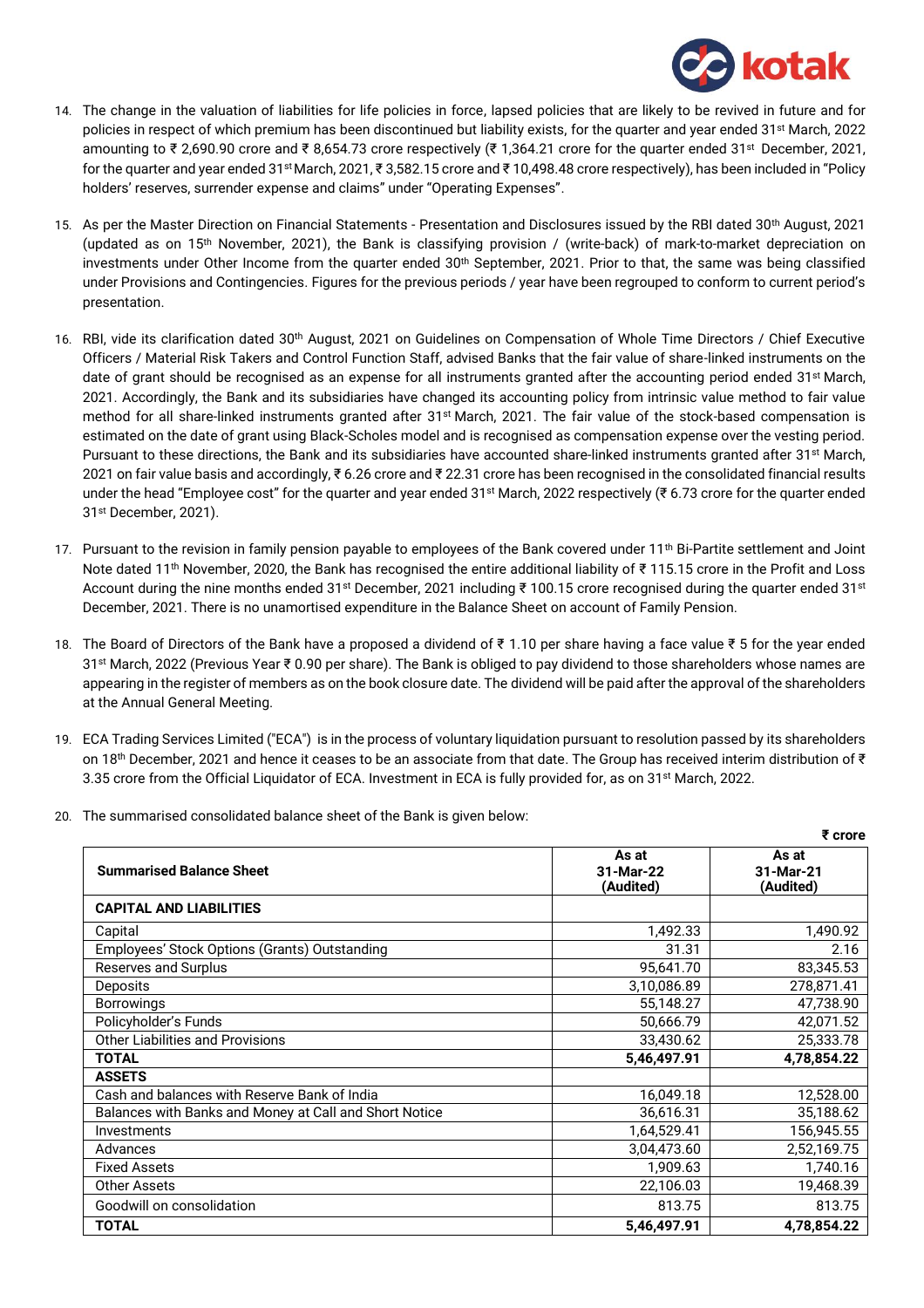

## 21. Consolidated Segment information is as under:

| Segment                 | <b>Principal activity</b>                                                                          |
|-------------------------|----------------------------------------------------------------------------------------------------|
| Corporate/              | Wholesale borrowings and lending and other related services to the corporate sector, which are not |
| Wholesale Banking       | included under retail banking.                                                                     |
| Retail Banking          | Includes lending, deposit taking and other retail services/ products including credit cards.       |
| Treasury, BMU and       | Money market, forex market, derivatives, investments and primary dealership of government          |
| <b>Corporate Centre</b> | securities, Balance Sheet Management Unit (BMU) responsible for Asset Liability Management and     |
|                         | Corporate Centre, which primarily comprises of support functions.                                  |
| Vehicle Financing       | Retail vehicle finance and wholesale trade finance to auto dealers from its Subsidiary Company     |
| Other Lending           | Financing against securities, securitisation and other loans / services from its Subsidiary        |
| Activities              | Companies                                                                                          |
| <b>Broking</b>          | Brokerage income on market transactions done on behalf of clients, interest on delayed payments,   |
|                         | distribution of financial products from its Subsidiary Company.                                    |
| Advisory and            | Providing financial advisory and transactional services such as mergers and acquisition advice and |
| Transactional           | equity/ debt issue management services from its Subsidiary Companies                               |
| <b>Services</b>         |                                                                                                    |
| Asset                   | Management of funds and investments on behalf of clients and investment distribution (Cherry)      |
| Management              | from its Subsidiary Companies                                                                      |
| Insurance               | Life insurance and General Insurance from its Subsidiary Companies                                 |

|                        |                                                                     | ₹ crore                                       |                          |                                               |                        |                        |  |  |
|------------------------|---------------------------------------------------------------------|-----------------------------------------------|--------------------------|-----------------------------------------------|------------------------|------------------------|--|--|
|                        |                                                                     |                                               | <b>Quarter ended</b>     | <b>Year ended</b>                             |                        |                        |  |  |
| <b>Sr</b><br><b>No</b> | <b>Particulars</b>                                                  | 31-Mar-22<br>(Audited)<br><b>Refer Note 4</b> | 31-Dec-21<br>(Unaudited) | 31-Mar-21<br>(Audited)<br><b>Refer Note 4</b> | 31-Mar-22<br>(Audited) | 31-Mar-21<br>(Audited) |  |  |
| 1                      | <b>Segment Revenues:</b>                                            |                                               |                          |                                               |                        |                        |  |  |
|                        | Treasury, BMU and Corporate<br>Centre                               | 2,055.41                                      | 2,045.79                 | 2,420.50                                      | 8,926.16               | 9,604.66               |  |  |
|                        | <b>Retail Banking</b>                                               | 4,130.00                                      | 3,821.86                 | 3,441.88                                      | 15,262.93              | 13,815.48              |  |  |
|                        | Corporate / Wholesale Banking                                       | 3,633.78                                      | 3,595.09                 | 3,197.80                                      | 13,583.44              | 12,947.06              |  |  |
|                        | <b>Vehicle Financing</b>                                            | 566.54                                        | 524.66                   | 479.93                                        | 2,004.04               | 1,921.37               |  |  |
|                        | <b>Other Lending Activities</b>                                     | 373.09                                        | 422.00                   | 343.06                                        | 1,476.30               | 1,438.40               |  |  |
|                        | Broking (Refer Note 6)                                              | 679.68                                        | 627.69                   | 527.68                                        | 2,426.64               | 1,790.32               |  |  |
|                        | <b>Advisory and Transactional</b><br><b>Services</b>                | 174.19                                        | 218.12                   | 104.25                                        | 657.89                 | 386.25                 |  |  |
|                        | <b>Asset Management</b>                                             | 365.02                                        | 414.36                   | 323.73                                        | 1,492.34               | 1,162.70               |  |  |
|                        | Insurance                                                           | 6,055.23                                      | 3,788.12                 | 6,178.73                                      | 18,180.68              | 18,242.43              |  |  |
|                        | Sub-total                                                           | 18,032.94                                     | 15,457.69                | 17,017.56                                     | 64,010.42              | 61,308.67              |  |  |
|                        | Less: inter-segment revenues                                        | (1,238.75)                                    | (1, 281.53)              | (1, 292.53)                                   | (5, 127.60)            | (5,012.20)             |  |  |
|                        | <b>Total Income</b>                                                 | 16,794.19                                     | 14,176.16                | 15,725.03                                     | 58,882.82              | 56,296.47              |  |  |
| $\overline{2}$         | <b>Segment Results:</b>                                             |                                               |                          |                                               |                        |                        |  |  |
|                        | Treasury, BMU and Corporate<br>Centre                               | 1,280.36                                      | 1,081.92                 | 1,031.18                                      | 4,516.45               | 3,609.56               |  |  |
|                        | <b>Retail Banking</b>                                               | 648.31                                        | 226.54                   | (77.06)                                       | 846.21                 | 577.41                 |  |  |
|                        | Corporate / Wholesale Banking                                       | 1,797.99                                      | 1,691.41                 | 1,406.50                                      | 6,379.46               | 5,698.86               |  |  |
|                        | <b>Vehicle Financing</b>                                            | 288.30                                        | 175.56                   | 134.17                                        | 630.01                 | 239.30                 |  |  |
|                        | <b>Other Lending Activities</b>                                     | 215.13                                        | 225.77                   | 142.58                                        | 763.56                 | 534.33                 |  |  |
|                        | <b>Broking</b>                                                      | 283.89                                        | 299.17                   | 244.45                                        | 1,082.52               | 787.75                 |  |  |
|                        | <b>Advisory and Transactional</b><br><b>Services</b>                | 108.08                                        | 153.09                   | 43.20                                         | 375.73                 | 123.74                 |  |  |
|                        | Asset Management                                                    | 185.26                                        | 256.44                   | 219.59                                        | 840.81                 | 698.44                 |  |  |
|                        | Insurance                                                           | 279.99                                        | 300.82                   | 218.93                                        | 513.55                 | 898.95                 |  |  |
|                        | <b>Total Profit before tax, minority</b><br>interest and associates | 5,087.31                                      | 4,410.72                 | 3,363.54                                      | 15,948.30              | 13,168.34              |  |  |
|                        | Provision for tax                                                   | 1,228.56                                      | 1,073.10                 | 810.28                                        | 4,016.43               | 3,265.44               |  |  |
|                        | Net Profit before share of<br><b>Associates and Minority</b>        | 3,858.75                                      | 3,337.62                 | 2,553.26                                      | 11,931.87              | 9,902.90               |  |  |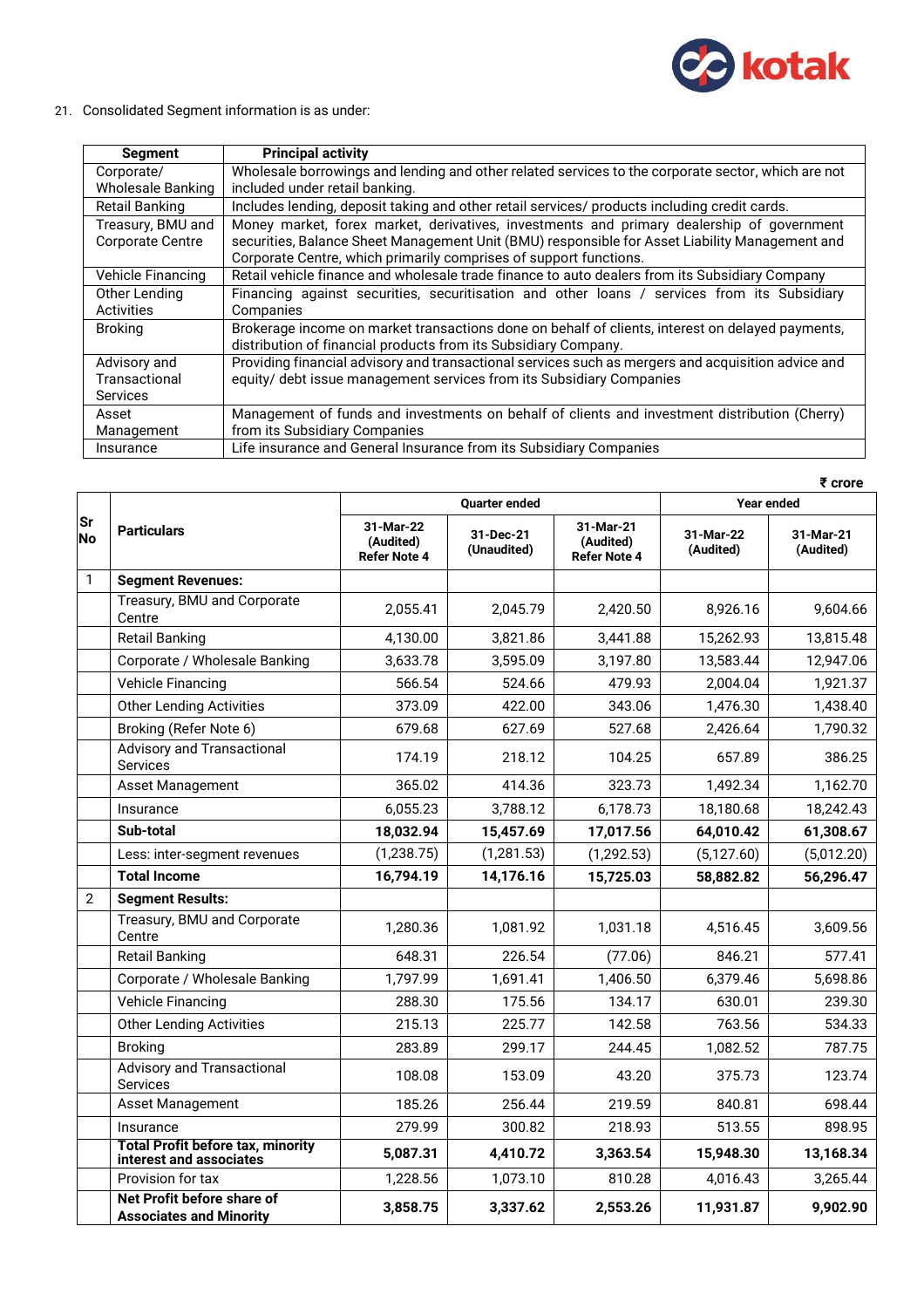

|                 |                                                                          |                                               | <b>Quarter ended</b>     |                                               | <b>Year ended</b>      |                        |
|-----------------|--------------------------------------------------------------------------|-----------------------------------------------|--------------------------|-----------------------------------------------|------------------------|------------------------|
| Sr<br><b>No</b> | <b>Particulars</b>                                                       | 31-Mar-22<br>(Audited)<br><b>Refer Note 4</b> | 31-Dec-21<br>(Unaudited) | 31-Mar-21<br>(Audited)<br><b>Refer Note 4</b> | 31-Mar-22<br>(Audited) | 31-Mar-21<br>(Audited) |
| 3               | <b>Segment Assets:</b>                                                   |                                               |                          |                                               |                        |                        |
|                 | Treasury, BMU and Corporate<br>Centre                                    | 1,43,527.02                                   | 1,50,210.28              | 1,50,098.25                                   | 1,43,527.02            | 1,50,098.25            |
|                 | <b>Retail Banking</b>                                                    | 2,69,857.05                                   | 2,67,996.66              | 2,40,488.37                                   | 2,69,857.05            | 2,40,488.37            |
|                 | Corporate / Wholesale Banking                                            | 1,88,132.89                                   | 1,85,067.90              | 1,62,450.23                                   | 1,88,132.89            | 1,62,450.23            |
|                 | <b>Vehicle Financing</b>                                                 | 18,463.33                                     | 18,346.40                | 16,459.07                                     | 18,463.33              | 16,459.07              |
|                 | <b>Other Lending Activities</b>                                          | 15,370.87                                     | 14,782.48                | 14,399.41                                     | 15,370.87              | 14,399.41              |
|                 | <b>Broking</b>                                                           | 13,959.09                                     | 11,566.58                | 8,679.90                                      | 13,959.09              | 8,679.90               |
|                 | <b>Advisory and Transactional</b><br>Services                            | 375.31                                        | 360.52                   | 297.19                                        | 375.31                 | 297.19                 |
|                 | Asset Management                                                         | 4,544.45                                      | 4,280.30                 | 3,753.21                                      | 4,544.45               | 3,753.21               |
|                 | Insurance                                                                | 58,662.31                                     | 55,248.65                | 48,785.22                                     | 58,662.31              | 48,785.22              |
|                 | Sub-total                                                                | 7,12,892.32                                   | 7,07,859.77              | 6,45,410.85                                   | 7,12,892.32            | 6,45,410.85            |
|                 | Less: inter-segment assets                                               | (1,67,856.71)                                 | (1,81,564.15)            | (1,68,138.28)                                 | (1,67,856.71)          | (1,68,138.28)          |
|                 | <b>Total</b>                                                             | 5,45,035.61                                   | 5,26,295.62              | 4,77,272.57                                   | 5,45,035.61            | 4,77,272.57            |
|                 | <b>Add: Unallocated Assets</b>                                           | 1,462.30                                      | 1,579.98                 | 1,581.65                                      | 1,462.30               | 1,581.65               |
|                 | <b>Total Assets as per Balance Sheet</b>                                 | 5,46,497.91                                   | 5,27,875.60              | 4,78,854.22                                   | 5,46,497.91            | 4,78,854.22            |
| $\overline{4}$  | <b>Segment Liabilities:</b>                                              |                                               |                          |                                               |                        |                        |
|                 | Treasury, BMU and Corporate<br>Centre                                    | 1,09,023.20                                   | 1,16,532.73              | 1,21,065.38                                   | 1,09,023.20            | 1,21,065.38            |
|                 | <b>Retail Banking</b>                                                    | 2,53,410.95                                   | 2,52,199.26              | 2,26,362.26                                   | 2,53,410.95            | 2,26,362.26            |
|                 | Corporate / Wholesale Banking                                            | 1,69,595.03                                   | 1,68,336.16              | 1,45,580.04                                   | 1,69,595.03            | 1,45,580.04            |
|                 | <b>Vehicle Financing</b>                                                 | 10,662.01                                     | 10,196.32                | 9,400.28                                      | 10,662.01              | 9,400.28               |
|                 | <b>Other Lending Activities</b>                                          | 6,652.31                                      | 7,041.36                 | 6,028.30                                      | 6,652.31               | 6,028.30               |
|                 | <b>Broking</b>                                                           | 12,839.45                                     | 10,432.32                | 7,795.01                                      | 12,839.45              | 7,795.01               |
|                 | <b>Advisory and Transactional</b><br><b>Services</b>                     | 100.99                                        | 96.56                    | 95.71                                         | 100.99                 | 95.71                  |
|                 | Asset Management                                                         | 515.77                                        | 403.44                   | 739.49                                        | 515.77                 | 739.49                 |
|                 | Insurance                                                                | 53,707.45                                     | 50,551.94                | 44,558.81                                     | 53,707.45              | 44,558.81              |
|                 | Sub-total                                                                | 6,16,507.16                                   | 6,15,790.09              | 5,61,625.28                                   | 6,16,507.16            | 5,61,625.28            |
|                 | Less: inter-segment liabilities                                          | (1,67,856.71)                                 | (1,81,564.15)            | (168, 138.28)                                 | (1,67,856.71)          | (168, 138.28)          |
|                 | <b>Total</b>                                                             | 4,48,650.45                                   | 4,34,225.94              | 3,93,487.00                                   | 4,48,650.45            | 3,93,487.00            |
|                 | Add: Unallocated liabilities                                             | 713.43                                        | 508.26                   | 530.77                                        | 713.43                 | 530.77                 |
|                 | Add: Share Capital, Reserves &<br><b>Surplus &amp; Minority Interest</b> | 97,134.03                                     | 93,141.40                | 84,836.45                                     | 97,134.03              | 84,836.45              |
|                 | <b>Total Capital and Liabilities as per</b><br><b>Balance Sheet</b>      | 5,46,497.91                                   | 5,27,875.60              | 4,78,854.22                                   | 5,46,497.91            | 4,78,854.22            |

## 22. Consolidated Cash Flow Statement:

|                                                        |                        | ₹ crore                |  |  |  |
|--------------------------------------------------------|------------------------|------------------------|--|--|--|
|                                                        | Year ended             |                        |  |  |  |
| <b>Particulars</b>                                     | 31-Mar-22<br>(Audited) | 31-Mar-21<br>(Audited) |  |  |  |
| <b>CASH FLOW FROM OPERATING ACTIVITIES</b>             |                        |                        |  |  |  |
| Net Profit before share in profit/(loss) of Associates | 11,931.87              | 9,902.90               |  |  |  |
| Add: Provision for tax                                 | 4,016.43               | 3,265.44               |  |  |  |
| <b>Net Profit before taxes</b>                         | 15,948.30              | 13,168.34              |  |  |  |
| <b>Adjustments for:-</b>                               |                        |                        |  |  |  |
| <b>Employee Stock Options Expense</b>                  | 31.44                  | 1.82                   |  |  |  |
| Depreciation on Group's Property                       | 480.35                 | 461.05                 |  |  |  |
|                                                        |                        |                        |  |  |  |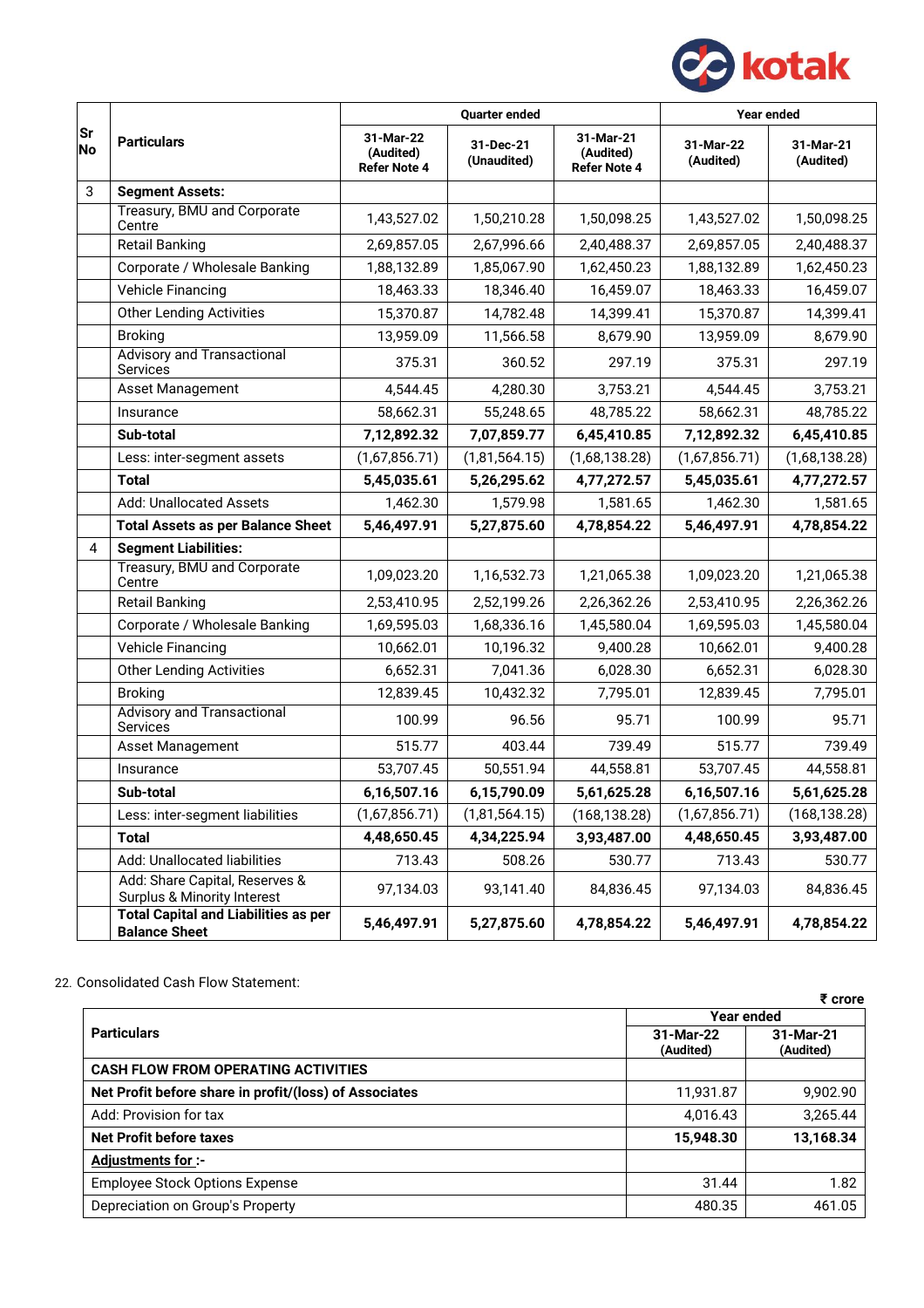

|                                                                                                   | <b>Year ended</b>      |                        |  |  |
|---------------------------------------------------------------------------------------------------|------------------------|------------------------|--|--|
| <b>Particulars</b>                                                                                | 31-Mar-22<br>(Audited) | 31-Mar-21<br>(Audited) |  |  |
| (Write back) in the value of Investments                                                          | (79.27)                | (27.99)                |  |  |
| (Profit)/Loss on revaluation of investments (net)                                                 | 270.02                 | (3,204.95)             |  |  |
| Profit on sale of Investments (net)                                                               | (1,851.04)             | (1,767.77)             |  |  |
| Amortisation of Premium on Investments                                                            | 561.32                 | 427.51                 |  |  |
| Provision for Non-Performing Assets, Standard Assets and Other Provisions                         | 850.91                 | 2,880.42               |  |  |
| Profit on sale of Fixed Assets                                                                    | (26.43)                | (38.66)                |  |  |
|                                                                                                   | 16,185.60              | 11,899.77              |  |  |
| <b>Adjustments for:-</b>                                                                          |                        |                        |  |  |
| (Increase)/ Decrease in investments - Available for Sale, Held for Trading and Stock-<br>in-Trade | 4,123.70               | (30, 272.12)           |  |  |
| (Increase) in Advances                                                                            | (53, 526.56)           | (4,373.27)             |  |  |
| (Increase) in Other Assets                                                                        | (2,790.47)             | (3,944.46)             |  |  |
| Increase in Deposits                                                                              | 31,215.48              | 18,471.20              |  |  |
| Increase in Policyholders' Funds                                                                  | 8,595.28               | 10,562.70              |  |  |
| Increase in Other Liabilities and Provisions                                                      | 8,359.31               | 5,763.40               |  |  |
| <b>Subtotal</b>                                                                                   | (4,023.26)             | (3,792.55)             |  |  |
| <b>Direct Taxes Paid</b>                                                                          | (3,744.35)             | (3,226.08)             |  |  |
| NET CASH FLOW FROM OPERATING ACTIVITIES (A)                                                       | 8,417.99               | 4,881.14               |  |  |
|                                                                                                   |                        |                        |  |  |
| <b>CASH FLOW FROM INVESTING ACTIVITIES</b>                                                        |                        |                        |  |  |
| <b>Purchase of Fixed Assets</b>                                                                   | (669.77)               | (368.59)               |  |  |
| Sale of Fixed assets                                                                              | 36.44                  | 68.45                  |  |  |
| (Increase) in Other Investments (including investment in HTM securities)                          | (10, 451.07)           | (10, 816.00)           |  |  |
| NET CASH FLOW (USED IN) INVESTING ACTIVITIES (B)                                                  | (11,084.40)            | (11, 116.14)           |  |  |
|                                                                                                   |                        |                        |  |  |
| <b>CASH FLOW FROM FINANCING ACTIVITIES</b>                                                        |                        |                        |  |  |
| Dividend paid including corporate dividend tax                                                    | (218.96)               | (40.50)                |  |  |
| Money received on issue of Equity Shares / exercise of stock options                              | 358.56                 | 7,843.75               |  |  |
| Share issue expenses                                                                              | (0.05)                 | (37.48)                |  |  |
| Increase / (Decrease) in borrowings                                                               | 7,409.36               | (17, 837.82)           |  |  |
| NET CASH FLOW FROM/ (USED IN) FINANCING ACTIVITIES (C)                                            | 7,548.91               | (10,072.05)            |  |  |
| Increase/ (Decrease) in Foreign Currency Translation Reserve (D)                                  | 66.36                  | (56.18)                |  |  |
| NET INCREASE/ (DECREASE)IN CASH AND CASH EQUIVALENTS                                              |                        |                        |  |  |
| $(A + B + C + D)$                                                                                 | 4,948.86               | (16, 363.23)           |  |  |
| CASH AND CASH EQUIVALENTS AT THE BEGINNING OF THE YEAR                                            | 47,716.62              | 64,079.85              |  |  |
|                                                                                                   |                        |                        |  |  |
| CASH AND CASH EQUIVALENTS AT THE END OF THE YEAR                                                  | 52,665.48              | 47,716.62              |  |  |
| Balance with banks in India in Other Deposit Accounts                                             | 6,049.72               | 5,027.36               |  |  |
| Balance with banks in India in Current Account                                                    | 466.28                 | 296.98                 |  |  |
| Money at call and short notice in India with Banks                                                | 4,152.31               | 2,585.88               |  |  |
| Money at call and short notice in India with Other Agencies                                       | 20,000.00              | 15,300.00              |  |  |
| Cash in hand (including foreign currency notes)                                                   | 1,764.02               | 1,489.56               |  |  |
| Balance with RBI in Current Account                                                               | 14,285.16              | 11,038.44              |  |  |
| <b>Balance with Banks Outside India:</b>                                                          |                        |                        |  |  |
| (i) In Current Account                                                                            | 5,055.42               | 1,590.94               |  |  |
| (ii) In other Deposit Accounts                                                                    | 892.57                 | 10,387.46              |  |  |
| CASH AND CASH EQUIVALENTS AT THE END OF THE YEAR                                                  | 52,665.48              | 47,716.62              |  |  |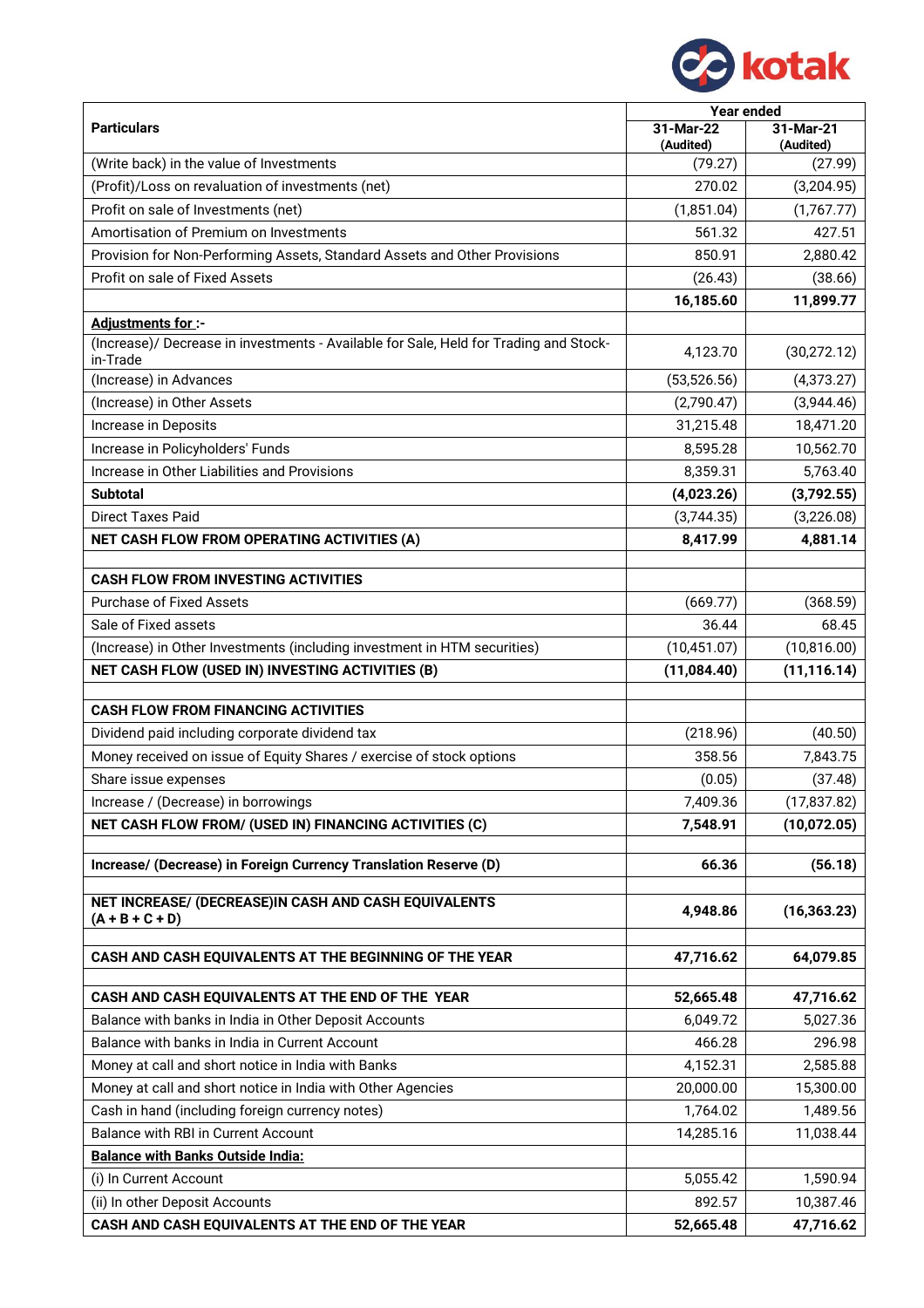

- 23. There has been no change in the significant accounting policies during the quarter and year ended 31<sup>st</sup> March, 2022 as compared to those followed for the year ended 31<sup>st</sup> March, 2021 other than those mentioned in point 16 above.
- 24. Figures for the previous periods / year have been regrouped / reclassified wherever necessary to conform to current period's/ year's presentation.

By order of the Board of Directors **For Kotak Mahindra Bank Limited**

**Dipak Gupta Mumbai, 4th May, 2022** Joint Managing Director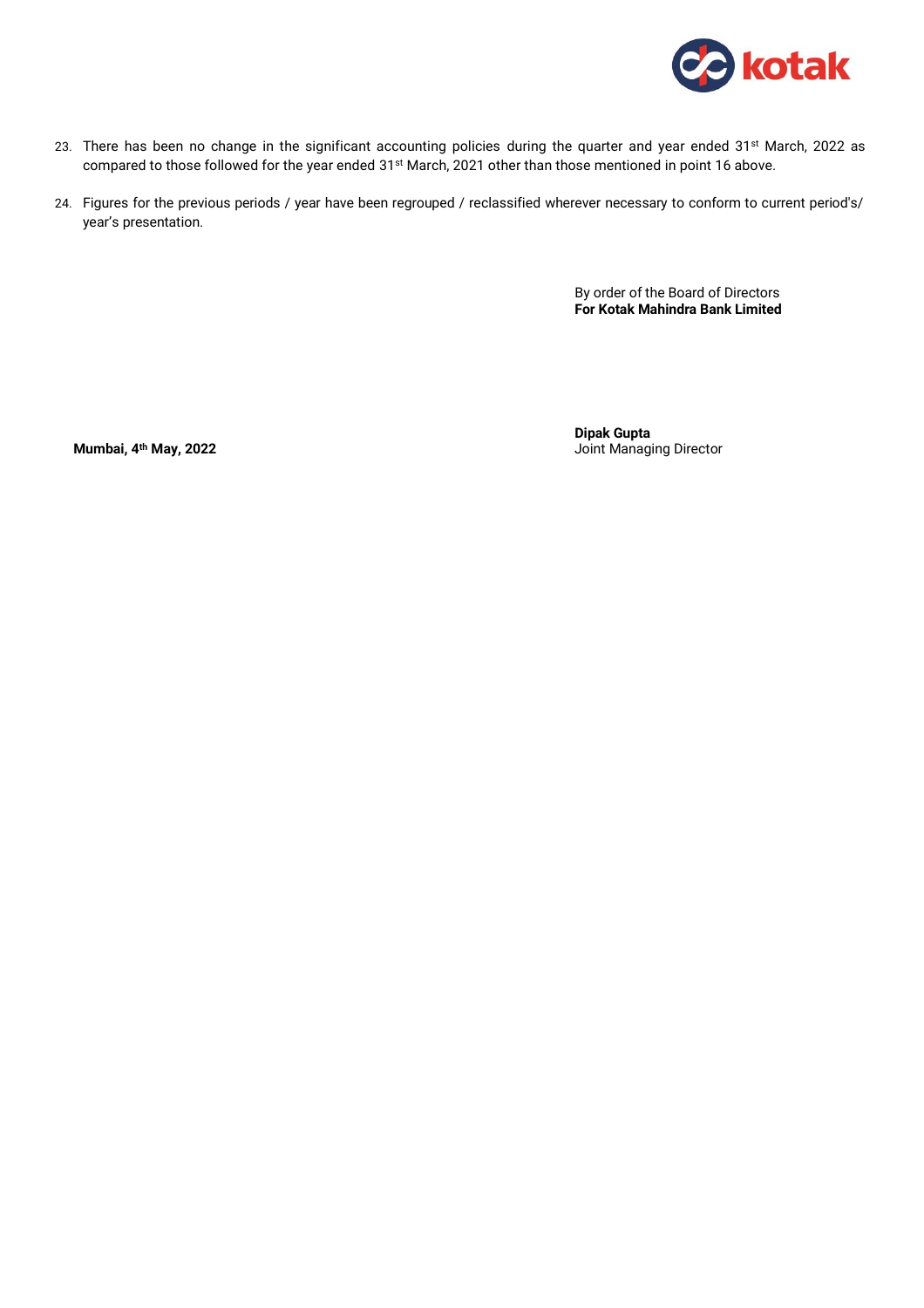

# KOTAK MAHINDRA BANK LIMITED (STANDALONE)

**Registered Office: 27 BKC, C 27, G Block, Bandra Kurla Complex, Bandra (East), Mumbai - 400 051**

## **STANDALONE FINANCIAL RESULTS FOR THE QUARTER AND YEAR ENDED 31st March, 2022**

|                 |                                                                        |                                               |                          |                                        |                        | $\bar{\epsilon}$ crore |  |
|-----------------|------------------------------------------------------------------------|-----------------------------------------------|--------------------------|----------------------------------------|------------------------|------------------------|--|
| Sr No           | <b>Particulars</b>                                                     | <b>Quarter ended</b>                          |                          |                                        | <b>Year ended</b>      |                        |  |
|                 |                                                                        | 31-Mar-22<br>(Audited)<br><b>Refer Note 2</b> | 31-Dec-21<br>(Unaudited) | 31-Mar-21<br>(Audited) Refer<br>Note 2 | 31-Mar-22<br>(Audited) | 31-Mar-21<br>(Audited) |  |
| 1               | Interest earned (a+b+c+d)                                              | 7,065.94                                      | 6,896.82                 | 6,448.86                               | 27,038.82              | 26,840.28              |  |
|                 | (a) Interest/discount on advances/ bills<br>(Refer Note 10)            | 5,222.99                                      | 4,963.08                 | 4,413.02                               | 19,378.69              | 18,589.08              |  |
|                 | (b) Income on investments                                              | 1,591.55                                      | 1,677.51                 | 1,743.07                               | 6,689.26               | 6,833.41               |  |
|                 | (c) Interest on balances with RBI & other<br>interbank funds           | 170.81                                        | 205.82                   | 233.04                                 | 723.42                 | 1,174.74               |  |
|                 | (d) Others                                                             | 80.59                                         | 50.41                    | 59.73                                  | 247.45                 | 243.05                 |  |
| 2               | Other income (Refer Note 3 and 4)                                      | 1,826.32                                      | 1,363.66                 | 1,504.26                               | 6,354.35               | 5,006.51               |  |
| 3               | Total income (1+2)                                                     | 8,892.26                                      | 8,260.48                 | 7,953.12                               | 33,393.17              | 31,846.79              |  |
| $\overline{4}$  | Interest expended                                                      | 2,544.54                                      | 2,562.52                 | 2,606.05                               | 10,220.91              | 11,500.62              |  |
| 5               | Operating expenses (a+b)                                               | 3,007.82                                      | 2,996.96                 | 2,384.85                               | 11,121.39              | 8,584.14               |  |
|                 | (a) Employee cost (Refer Note 6 and 7)                                 | 1,122.80                                      | 1,199.84                 | 868.90                                 | 4,582.35               | 3,729.13               |  |
|                 | (b) Other operating expenses                                           | 1,885.02                                      | 1,797.12                 | 1,515.95                               | 6,539.04               | 4,855.01               |  |
| 6               | Total expenditure (4+5)<br>(excluding provisions & contingencies)      | 5,552.36                                      | 5,559.48                 | 4,990.90                               | 21,342.30              | 20,084.76              |  |
| $\overline{7}$  | Operating profit (3-6)<br>(Profit before provisions and contingencies) | 3,339.90                                      | 2,701.00                 | 2,962.22                               | 12,050.87              | 11,762.03              |  |
| 8               | Provisions (other than tax) and contingencies<br>(Refer Note 4 and 8)  | (306.21)                                      | (131.74)                 | 734.14                                 | 689.56                 | 2,459.04               |  |
| 9               | <b>Exceptional items</b>                                               |                                               |                          |                                        |                        |                        |  |
| 10              | Profit from ordinary activities before tax<br>$(7-8-9)$                | 3,646.11                                      | 2,832.74                 | 2,228.08                               | 11,361.31              | 9,302.99               |  |
| 11              | Tax expense                                                            | 878.71                                        | 701.38                   | 545.71                                 | 2,788.62               | 2,338.15               |  |
| 12              | Net Profit from ordinary activities after tax<br>$(10-11)$             | 2,767.40                                      | 2,131.36                 | 1,682.37                               | 8,572.69               | 6,964.84               |  |
| $\overline{13}$ | Extraordinary items (net of tax expense)                               |                                               |                          |                                        |                        |                        |  |
| 14              | <b>Net Profit (12-13)</b>                                              | 2,767.40                                      | 2,131.36                 | 1,682.37                               | 8,572.69               | 6,964.84               |  |
| 15              | Paid up equity share capital -<br>(of Face Value ₹ 5 per share)        | 992.33                                        | 991.95                   | 990.92                                 | 992.33                 | 990.92                 |  |
| 16              | Reserves (excluding revaluation reserves)                              |                                               |                          |                                        | 70,964.14              | 62,236.05              |  |
| 17              | <b>Analytical Ratios</b>                                               |                                               |                          |                                        |                        |                        |  |
|                 | Percentage of shares held by Government<br>(i)<br>of India             |                                               |                          |                                        |                        |                        |  |
|                 | (ii) Capital adequacy ratio - Basel III                                | 22.69                                         | 21.29                    | 22.26                                  | 22.69                  | 22.26                  |  |
|                 | (iii) Earnings per equity share                                        |                                               |                          |                                        |                        |                        |  |
|                 | - Basic (not annualised) ₹                                             | 13.74                                         | 10.75                    | 8.29                                   | 43.02                  | 35.17                  |  |
|                 | - Diluted (not annualised) ₹                                           | 13.74                                         | 10.74                    | 8.28                                   | 43.01                  | 35.14                  |  |
|                 | (iv) NPA Ratios                                                        |                                               |                          |                                        |                        |                        |  |
|                 | Gross NPA<br>a)                                                        | 6,469.74                                      | 6,982.80                 | 7,425.51                               | 6,469.74               | 7,425.51               |  |
|                 | Net NPA<br>b)                                                          | 1,736.71                                      | 2,003.53                 | 2,705.17                               | 1,736.71               | 2,705.17               |  |
|                 | % of Gross NPA to Gross Advances<br>c)                                 | 2.34                                          | 2.71                     | 3.25                                   | 2.34                   | 3.25                   |  |
|                 | % of Net NPA to Net Advances                                           | 0.64                                          | 0.79                     | 1.21                                   | 0.64                   | 1.21                   |  |
|                 | (v) Return on average Assets (%) not<br>annualised                     | 0.67                                          | 0.51                     | 0.43                                   | 2.13                   | 1.85                   |  |
|                 | (vi) Debt-Equity ratio (Refer Note 13.a)                               | 0.36                                          | 0.40                     | 0.37                                   | 0.36                   | 0.37                   |  |
|                 | (vii) Total Debts to Total Assets (%)<br>(Refer Note 13.a)             | 6.05                                          | 6.59                     | 6.17                                   | 6.05                   | 6.17                   |  |
|                 | (viii) Net worth (Refer Note 13.a)                                     | 71,849.64                                     | 68,971.96                | 63,080.51                              | 71,849.64              | 63,080.51              |  |
|                 | (ix) Outstanding redeemable preference shares<br>(quantity and value)  |                                               |                          |                                        |                        |                        |  |
|                 | (x) Capital redemption reserve/<br>debenture redemption reserve        |                                               |                          |                                        |                        |                        |  |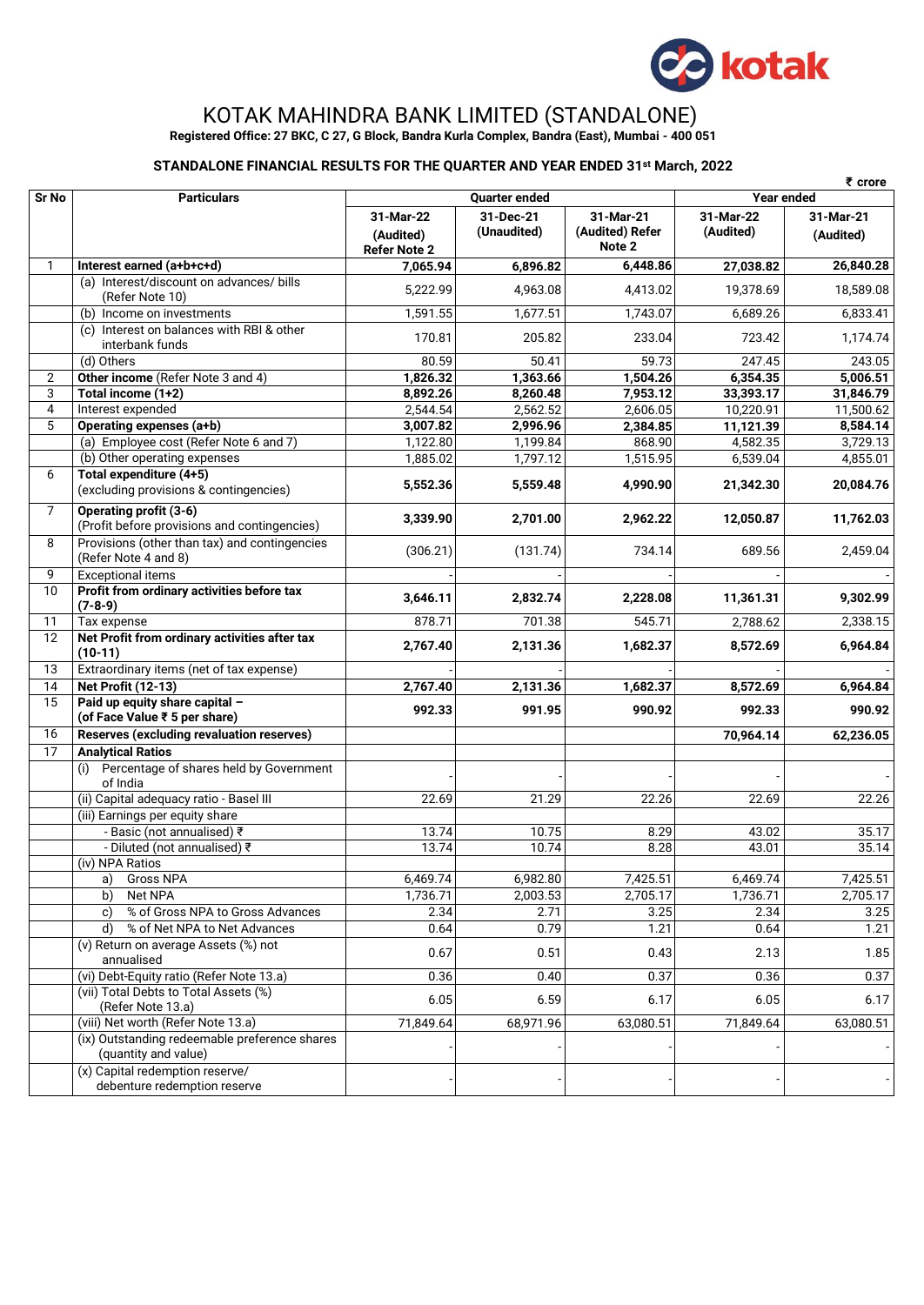

### **Segment Results**

The reportable segments of the Bank as per RBI guidelines are as under:

| Seament                     | <b>Principal activity</b>                                                                                           |
|-----------------------------|---------------------------------------------------------------------------------------------------------------------|
| Corporate/Wholesale Banking | Wholesale borrowings and lending and other related services to the corporate sector which are not included under    |
|                             | retail banking.                                                                                                     |
| Retail Banking              | Includes lending, deposit taking and other retail services/ products including credit cards.                        |
| Treasury, BMU and Corporate | Money market, forex market, derivatives, investments and primary dealership of government securities, Balance Sheet |
| Centre                      | Management Unit (BMU) responsible for Asset Liability Management and Corporate Centre which primarily comprises     |
|                             | of support functions.                                                                                               |

|                |                                                                     |                                               |                          |                                               |                        | ₹ crore                |
|----------------|---------------------------------------------------------------------|-----------------------------------------------|--------------------------|-----------------------------------------------|------------------------|------------------------|
|                | <b>Particulars</b>                                                  |                                               | <b>Quarter ended</b>     |                                               | <b>Year ended</b>      |                        |
|                |                                                                     | 31-Mar-22<br>(Audited)<br><b>Refer Note 2</b> | 31-Dec-21<br>(Unaudited) | 31-Mar-21<br>(Audited)<br><b>Refer Note 2</b> | 31-Mar-22<br>(Audited) | 31-Mar-21<br>(Audited) |
| 1              | <b>Segment Revenue</b>                                              |                                               |                          |                                               |                        |                        |
|                | Corporate/ Wholesale Banking<br>a.                                  | 3,633.78                                      | 3,595.09                 | 3,197.80                                      | 13,583.44              | 12,947.06              |
|                | <b>Retail Banking</b><br>b.                                         | 4,130.00                                      | 3,821.86                 | 3,441.88                                      | 15,262.93              | 13,815.48              |
|                | Treasury, BMU and Corporate Centre<br>c.                            | 1,951.57                                      | 1,847.25                 | 2,261.31                                      | 8,479.37               | 9,095.89               |
|                | <b>Other Banking business</b><br>d.                                 |                                               |                          |                                               |                        |                        |
|                | Sub-total                                                           | 9,715.35                                      | 9,264.20                 | 8,900.99                                      | 37,325.74              | 35,858.43              |
|                | Less: Inter-segmental revenue                                       | 823.09                                        | 1,003.72                 | 947.87                                        | 3,932.57               | 4,011.64               |
|                | <b>Total</b>                                                        | 8,892.26                                      | 8,260.48                 | 7,953.12                                      | 33,393.17              | 31,846.79              |
| $\overline{2}$ | <b>Segment Results</b>                                              |                                               |                          |                                               |                        |                        |
|                | Corporate/ Wholesale Banking<br>a.                                  | 1,797.99                                      | 1,691.41                 | 1,406.50                                      | 6,379.46               | 5,698.86               |
|                | <b>Retail Banking</b><br>b.                                         | 648.31                                        | 226.54                   | (77.06)                                       | 846.21                 | 577.41                 |
|                | Treasury, BMU and Corporate Centre<br>c.                            | 1,199.81                                      | 914.79                   | 898.64                                        | 4,135.64               | 3,026.72               |
|                | <b>Other Banking business</b><br>d.                                 |                                               |                          |                                               |                        |                        |
|                | <b>Total Profit Before Tax</b>                                      | 3,646.11                                      | 2,832.74                 | 2,228.08                                      | 11,361.31              | 9,302.99               |
| 3              | <b>Segment Assets</b>                                               |                                               |                          |                                               |                        |                        |
|                | Corporate / Wholesale Banking<br>a.                                 | 188,132.89                                    | 185,067.90               | 162,450.23                                    | 188,132.89             | 162,450.23             |
|                | <b>Retail Banking</b><br>$\mathbf b$ .                              | 269,857.05                                    | 267,996.66               | 240,488.37                                    | 269,857.05             | 240,488.37             |
|                | Treasury, BMU and Corporate Centre<br>c.                            | 136,339.52                                    | 143,077.72               | 145,793.98                                    | 136,339.52             | 145,793.98             |
|                | d.<br><b>Other Banking business</b>                                 |                                               |                          |                                               |                        |                        |
|                | Sub-total                                                           | 594,329.46                                    | 596,142.28               | 548,732.58                                    | 594,329.46             | 548,732.58             |
|                | Less: Inter-segmental Assets                                        | 165,312.01                                    | 178,481.06               | 165,778.54                                    | 165,312.01             | 165,778.54             |
|                | <b>Total</b>                                                        | 429,017.45                                    | 417,661.22               | 382,954.04                                    | 429,017.45             | 382,954.04             |
|                | Add: Unallocated Assets                                             | 410.95                                        | 486.19                   | 516.12                                        | 410.95                 | 516.12                 |
|                | <b>Total Assets as per Balance Sheet</b>                            | 429,428.40                                    | 418,147.41               | 383,470.16                                    | 429,428.40             | 383,470.16             |
| $\overline{4}$ | <b>Segment Liabilities</b>                                          |                                               |                          |                                               |                        |                        |
|                | Corporate / Wholesale Banking<br>a.                                 | 169,595.03                                    | 168,336.16               | 145,580.04                                    | 169,595.03             | 145,580.04             |
|                | <b>Retail Banking</b><br>b.                                         | 253,410.95                                    | 252,199.26               | 226,362.26                                    | 253,410.95             | 226,362.26             |
|                | Treasury, BMU and Corporate Centre<br>c.                            | 98,943.19                                     | 106,336.88               | 113,306.32                                    | 98,943.19              | 113,306.32             |
|                | d.<br><b>Other Banking business</b>                                 |                                               |                          |                                               |                        |                        |
|                | Sub-total                                                           | 521,949.17                                    | 526,872.30               | 485,248.62                                    | 521,949.17             | 485,248.62             |
|                | Less : Inter-segmental Liabilities                                  | 165,312.01                                    | 178,481.06               | 165,778.54                                    | 165,312.01             | 165,778.54             |
|                | <b>Total</b>                                                        | 356,637.16                                    | 348,391.24               | 319,470.08                                    | 356,637.16             | 319,470.08             |
|                | Add: Unallocated liabilities                                        | 334.77                                        | 138.84                   | 273.11                                        | 334.77                 | 273.11                 |
|                | Add: Share Capital & Reserves & surplus                             | 72,456.47                                     | 69,617.33                | 63,726.97                                     | 72,456.47              | 63,726.97              |
|                | <b>Total Capital and Liabilities as per Balance</b><br><b>Sheet</b> | 429,428.40                                    | 418,147.41               | 383,470.16                                    | 429,428.40             | 383,470.16             |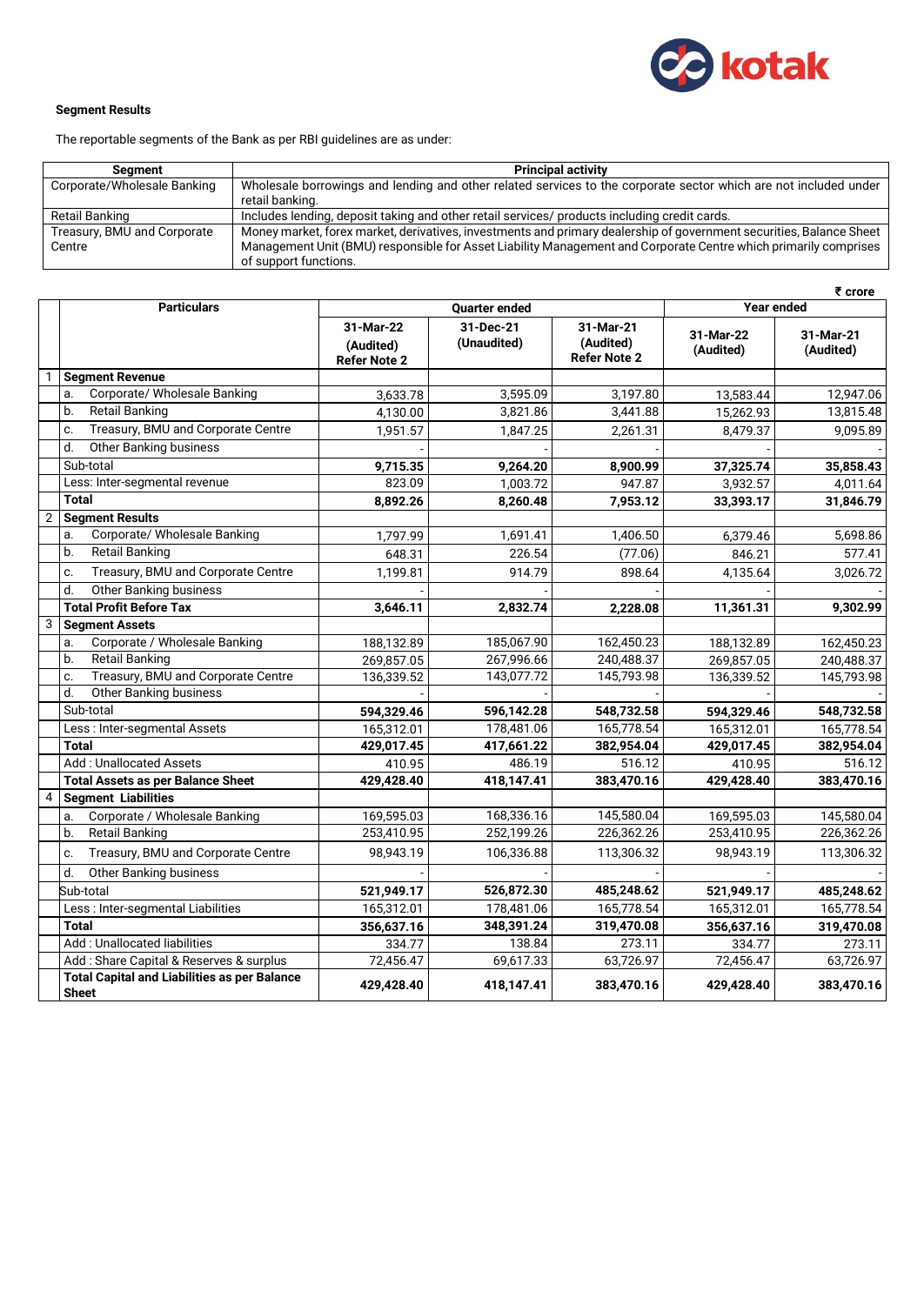

## **STANDALONE CASH FLOW STATEMENT**

| ₹ crore                                                                                                                 |             |             |  |
|-------------------------------------------------------------------------------------------------------------------------|-------------|-------------|--|
| <b>Particulars</b>                                                                                                      | Year ended  |             |  |
|                                                                                                                         | 31-Mar-22   | 31-Mar-21   |  |
| CASH FLOW FROM / (USED IN) OPERATING ACTIVITIES                                                                         | (Audited)   | (Audited)   |  |
| <b>Profit after tax</b>                                                                                                 | 8,572.69    | 6,964.84    |  |
| Add: Provision for tax                                                                                                  | 2,788.62    | 2,338.15    |  |
| Net Profit before taxes                                                                                                 | 11,361.31   | 9,302.99    |  |
| Adjustments for :-                                                                                                      |             |             |  |
| <b>Employee Stock Options Expense</b>                                                                                   | 21.01       | 1.74        |  |
| Depreciation on Bank's Property                                                                                         | 380.99      | 366.77      |  |
| Loss on sale of investments in associates                                                                               |             | 9.91        |  |
| Diminution in the value of Investments written off                                                                      | (91.37)     | (44.40)     |  |
| Dividend from Subsidiaries/ Joint Ventures                                                                              | (201.76)    | (15.62)     |  |
| Amortisation of Premium on HTM Investments                                                                              | 512.36      | 393.05      |  |
| Loss on revaluation of Investments (net)                                                                                | 933.95      | 452.67      |  |
| Provision for Non Performing Assets, Standard Assets and Other Provisions                                               | 780.93      | 2,503.44    |  |
| Profit on sale of Fixed Assets                                                                                          | (23.43)     | (30.27)     |  |
|                                                                                                                         | 13,673.99   | 12,940.28   |  |
| Adjustments for :-                                                                                                      |             |             |  |
| Decrease/(Increase) in Investments (other than Subsidiaries, Joint Ventures and<br>Other HTM Investments)               | 4,224.69    | (29,325.49) |  |
| (Increase) in Advances                                                                                                  | (48,695.40) | (5,759.99)  |  |
| Decrease / (Increase) in Other Assets                                                                                   | 416.93      | (2,801.03)  |  |
| Increase in Deposits                                                                                                    | 31,584.07   | 17,279.53   |  |
| Increase in Other Liabilities and Provisions                                                                            | 3,607.99    | 4,701.16    |  |
| <b>Subtotal</b>                                                                                                         | (8,861.72)  | (15,905.82) |  |
| <b>Direct Taxes Paid</b>                                                                                                | (2,650.94)  | (2,332.76)  |  |
| NET CASH FLOW (USED IN) / FROM OPERATING ACTIVITIES (A)                                                                 | 2,161.33    | (5, 298.30) |  |
|                                                                                                                         |             |             |  |
| CASH FLOW FROM / (USED IN) INVESTING ACTIVITIES                                                                         |             |             |  |
| <b>Purchase of Fixed Assets</b>                                                                                         | (507.19)    | (293.92)    |  |
| Sale of Fixed Assets                                                                                                    | 31.17       | 42.58       |  |
| Proceeds from sale of Investment in Associates                                                                          |             | 1.98        |  |
| Investments in Subsidiaries/ Joint Ventures                                                                             | (343.42)    | (25.00)     |  |
| Increase in Investments in HTM securities                                                                               | (717.23)    | (1,510.36)  |  |
| Dividend from Subsidiaries/ Joint Ventures                                                                              | 201.76      | 15.62       |  |
| NET CASH FLOW USED IN INVESTING ACTIVITIES (B)                                                                          | (1,334.91)  | (1,769.10)  |  |
|                                                                                                                         |             |             |  |
| <b>CASH FLOW FROM / (USED IN) FINANCING ACTIVITIES</b>                                                                  |             |             |  |
| (Decrease) in Subordinated Debt                                                                                         | (150.00)    |             |  |
| Increase / (Decrease) in Refinance<br>Increase / (Decrease) in Borrowings (other than Refinance and Sub-ordinated debt) | 2,337.09    | (1,450.31)  |  |
| Money received on exercise of Stock Options/Issue of Equity Shares                                                      | 129.38      | (12,892.36) |  |
| Share Issue Expenses                                                                                                    | 358.56      | 7,843.75    |  |
| Dividend paid including Corporate Dividend Tax                                                                          |             | (46.48)     |  |
|                                                                                                                         | (218.96)    | (40.50)     |  |
| NET CASH FLOW FROM/ (USED IN) FINANCING ACTIVITIES (C)                                                                  | 2,456.07    | (6,585.90)  |  |
| Increase / (Decrease) in Foreign Currency Translation Reserve (D)                                                       | 14.92       |             |  |
|                                                                                                                         |             | (12.47)     |  |
| NET INCREASE/(DECREASE)IN CASH AND CASH EQUIVALENTS (A + B + C + D)                                                     | 3,297.41    | (13,665.77) |  |
|                                                                                                                         |             |             |  |
| CASH AND CASH EQUIVALENTS AT THE BEGINNING OF THE YEAR                                                                  | 39,626.53   | 53,292.30   |  |
| CASH AND CASH EQUIVALENTS AT THE END OF THE YEAR                                                                        | 42,923.94   | 39,626.53   |  |
| Note:                                                                                                                   |             |             |  |
| Balance with Banks in India in Fixed Deposit                                                                            | 1.17        | 3.17        |  |
| Balance with Banks in India in Current Account                                                                          | 372.20      | 248.87      |  |
| Money at Call and Short Notice in India                                                                                 | 20,999.62   | 15,300.00   |  |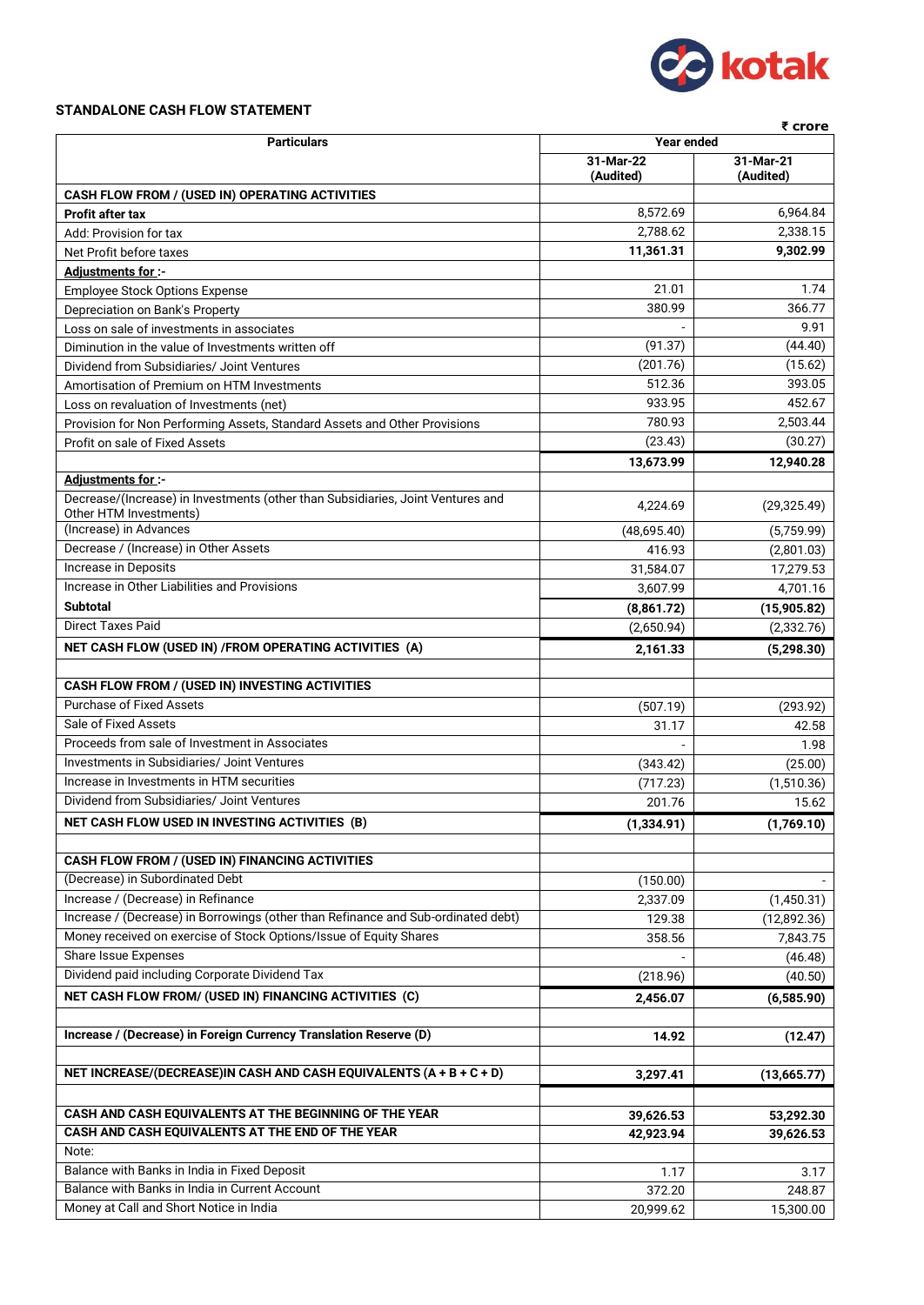

 **₹ crore**

| <b>Particulars</b>                               | <b>Year ended</b>      |                        |
|--------------------------------------------------|------------------------|------------------------|
|                                                  | 31-Mar-22<br>(Audited) | 31-Mar-21<br>(Audited) |
| Cash in hand (including foreign currency notes)  | 1,741.07               | 1,455.17               |
| Balance with RBI in Current Accounts             | 14.285.16              | 11,038.44              |
| Balance with Banks Outside India:                |                        |                        |
| (i) In Current Account                           | 4,774.38               | 1,308.93               |
| (ii) In other Deposit Accounts                   | 750.34                 | 10,271.95              |
| CASH AND CASH EQUIVALENTS AT THE END OF THE YEAR | 42,923.94              | 39,626.53              |

#### **NOTES**:

- 1. The above results were reviewed by the Audit Committee and approved at the meeting of the Board of Directors held on 4<sup>th</sup> May, 2022. The results for the year ended 31st March, 2022 were subject to audit by the joint statutory auditors (Walker Chandiok & Co LLP, Chartered Accountants and Price Waterhouse LLP, Chartered Accountants) and there are no modifications in the Auditors' Report. The results for the year ended 31<sup>st</sup> March 2021 were audited by Walker Chandiok & Co LLP, Chartered Accountants.
- 2. The figures for the last quarter in each of the year are balancing figures between audited figures in respect of full financial year and the unaudited published year to date figures upto the third quarter of the respective financial year.
- 3. Other Income includes non-fund based income such as commission earned from guarantees / letters of credit, financial advisory fees, selling of third party products, earnings from foreign exchange transactions, profit/(loss) from the sale of securities and provision /(writeback) of mark-to-market depreciation on investments in AFS and HFT categories.
- 4. As per the Master Direction on Financial Statements Presentation and Disclosures issued by the RBI dated 30th August, 2021 (updated as on 15th November, 2021), the Bank is classifying provision / (write-back) of mark-to-market depreciation on investments under Other Income from the quarter ended 30th September, 2021. Prior to that, the same was being classified under Provisions and Contingencies. Figures for the previous periods / year have been regrouped to conform to current period's presentation.
- 5. During the quarter, the Bank has not granted any options under employee stock option scheme. Stock options aggregating to 761,791 were exercised during the quarter and 4,270,658 stock options were outstanding with employees of the Bank and its subsidiaries as at 31<sup>st</sup> March, 2022.
- 6. Pursuant to the revision in family pension payable to employees of the Bank covered under 11th Bi-Partite settlement and Joint Note dated 11th November, 2020, the Bank has recognised the entire additional liability of ₹ 115.15 crore in the Profit and Loss Account during the nine months ended 31st December, 2021 including ₹ 100.15 crore recognised during the quarter ended 31st December, 2021. There is no unamortised expenditure in the Balance Sheet on account of Family Pension.
- 7. RBI, vide its clarification dated 30<sup>th</sup> August, 2021 on Guidelines on Compensation of Whole Time Directors / Chief Executive Officers / Material Risk Takers and Control Function Staff, advised Banks that the fair value of share-linked instruments on the date of grant should be recognised as an expense for all instruments granted after the accounting period ended 31st March, 2021. Accordingly, the Bank has changed its accounting policy from intrinsic value method to fair value method for all share-linked instruments granted after 31st March, 2021. The fair value of the stock-based compensation is estimated on the date of grant using Black-Scholes model and is recognised as compensation expense over the vesting period. Pursuant to these directions, the Bank has accounted share-linked instruments granted after 31st March, 2021 on fair value basis and accordingly, ₹ 3.60 crore and ₹ 12.76 crore has been recognised in the financial results under the head "Employee cost" for the quarter and year ended 31<sup>st</sup> March, 2022 respectively (₹ 3.68 crore for the quarter ended 31<sup>st</sup> December, 2021).
- 8. Provisions and contingencies are net of recoveries made against accounts which have been written off as bad in the previous period / year. Break up of provisions (other than tax) and contingencies:

|                                                                                                                                              |                      |             |                     | 1 vivie    |           |
|----------------------------------------------------------------------------------------------------------------------------------------------|----------------------|-------------|---------------------|------------|-----------|
| <b>Particulars</b>                                                                                                                           | <b>Ouarter ended</b> |             |                     | Year ended |           |
|                                                                                                                                              | 31-Mar-22            | 31-Dec-21   | 31-Mar-21           | 31-Mar-22  | 31-Mar-21 |
|                                                                                                                                              | (Audited)            | (Unaudited) | (Audited)           | (Audited)  | (Audited) |
|                                                                                                                                              | <b>Refer Note 2</b>  |             | <b>Refer Note 2</b> |            |           |
| Provision towards advances / Others<br>(including provisions for exposures to<br>entities with Unhedged Foreign<br>Currency Exposures) (net) | 186.71               | 215.54      | 745.51              | 1.512.93   | 1.874.44  |
| General provision/(write back) for<br>COVID 19 Deferment cases (net)                                                                         | (453.00)             | (279.00)    |                     | (732.00)   | 629.00    |
| Other Provision / (write back of other<br>provisions) towards investments (net)                                                              | (39.92)              | (68.28)     | (11.37)             | (91.37)    | (44.40)   |
| Total provisions (other than Tax) and<br>contingencies                                                                                       | (306.21)             | (131.74)    | 734.14              | 689.56     | 2,459.04  |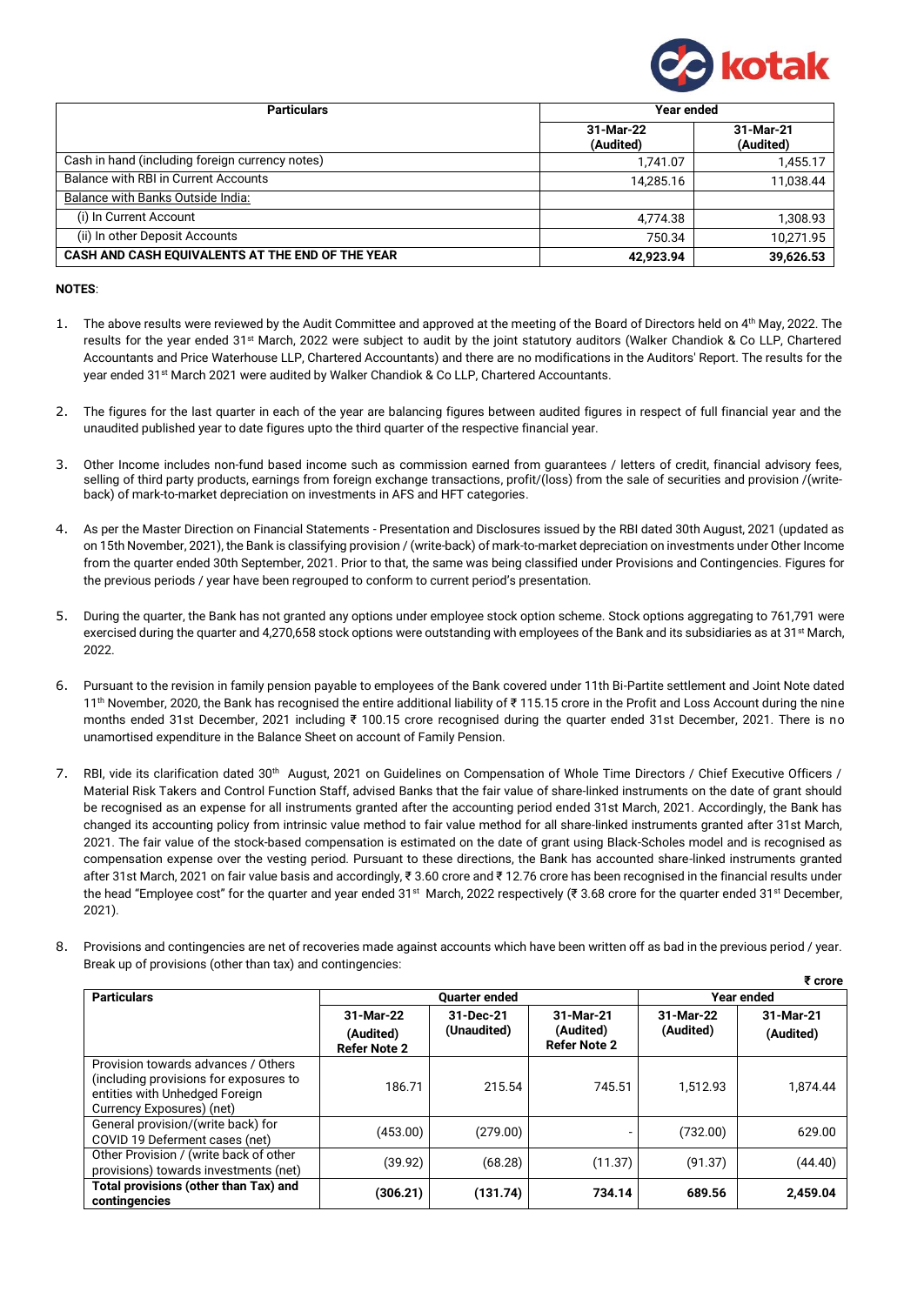

9. COVID-19 pandemic has had an extraordinary impact on macroeconomic conditions in India and around the world during the previous financial year. The impact of COVID-19, including changes in customer behaviour and pandemic fears, as well as restrictions on business and individual activities, had led to volatility in global and Indian financial markets and a decrease in global and local economic activities. The revival of economic activity has since improved supported by relaxation of restrictions due to administration of the COVID vaccines to a large population in the country. The extent to which any new wave of COVID-19 pandemic will impact the Bank results will depend on ongoing as well as future developments, including, among other things, any new information concerning the severity of the COVID-19 pandemic, and any action to contain its spread or mitigate its impact whether government-mandated or elected by us.

The Bank held an aggregate COVID-19 related provision of ₹1.279 crore as of 1st April, 2021. Based on the improved outlook, the Bank has reversed provisions amounting to ₹453 crore and ₹732 crore during the quarter and year ended 31st March, 2022 respectively (₹279 crore during the quarter ended 31st December, 2021). On a prudent basis, the Bank continues to hold provision of ₹ 547 crore as at 31st March, 2022 against the potential impact of COVID-19.

- 10. RBI circular dated 7th April, 2021 required banks to refund/adjust the 'interest on interest' charged to the borrowers during the moratorium period, i.e. 1st March, 2020 to 31st August, 2020 in conformity to the Honourable Supreme Court of India judgement on 23rd March 2021. Pursuant to the said order and as per the RBI circular, the methodology for calculation of the amount of such 'interest on interest' was finalised by the Indian Banks Association (IBA). The Bank had created a liability towards the estimated interest relief of ₹ 110 crore and had reduced the same from interest earned for the quarter and year ended 31st March 2021. Amount no longer required on crystallisation of such liability was credited to interest earned in the current financial year.
- 11. The disclosure requirements as required by RBI circular dated 6th August, 2020 (Resolution Framework 1.0) and 5th May 2021 (Resolution Framework 2.0) as at 31st March, 2022 is given below:

| <b>Type of borrower</b> | <b>Exposure to</b><br>accounts<br>classified as<br><b>Standard</b><br>consequent to<br>implementation of<br>resolution plan-<br>Position as at the<br>end of the<br>previous half -<br>year (A)** | Of (A), aggregate<br>debt that slipped<br>into NPA during<br>the half-year | Of $(A)$ amount<br>written off<br>during the half<br>- year# | Of (A) amount<br>paid by the<br>borrowers during<br>the half-year ^ | ₹ crore except number of accounts<br><b>Exposure to</b><br>accounts<br>classified as<br><b>Standard</b><br>consequent to<br>implementation<br>of resolution<br>plan-Position as<br>at the end of this<br>half $-$ year |
|-------------------------|---------------------------------------------------------------------------------------------------------------------------------------------------------------------------------------------------|----------------------------------------------------------------------------|--------------------------------------------------------------|---------------------------------------------------------------------|------------------------------------------------------------------------------------------------------------------------------------------------------------------------------------------------------------------------|
| Personal Loans          | 230.33                                                                                                                                                                                            | 18.44                                                                      | 0.66                                                         | 16.60                                                               | 195.29                                                                                                                                                                                                                 |
| Corporate persons*      | 144.46                                                                                                                                                                                            | 78.52                                                                      |                                                              | 8.65                                                                | 57.29                                                                                                                                                                                                                  |
| Of which, MSMEs         | 49.20                                                                                                                                                                                             | 12.04                                                                      |                                                              | 6.12                                                                | 31.04                                                                                                                                                                                                                  |
| Others                  | 146.86                                                                                                                                                                                            | 13.86                                                                      | 0.08                                                         | 7.46                                                                | 125.54                                                                                                                                                                                                                 |
| Total                   | 521.65                                                                                                                                                                                            | 110.82                                                                     | 0.74                                                         | 32.71                                                               | 378.12                                                                                                                                                                                                                 |

\*As defined in section 3(7) of the Insolvency and Bankruptcy Code, 2016

\*\* Includes cases where requests received till 30<sup>th</sup> September, 2021 and implemented subsequently

# represents debt that slipped into NPA and was subsequently written off during the half-year

^ includes change in balances on account of interest and net of increase in exposure during the period

There were no borrower accounts, where resolution plans had been implemented and now modified under Resolution Framework 2.0 announced by RBI on 5th May, 2021.

- 12. In accordance with the RBI guidelines, Banks are required to make consolidated Pillar 3 disclosures including leverage ratio, liquidity coverage ratio and Net Stable Funding Ratio (NSFR) under the Basel III Framework. These disclosures are available on the Bank's website at the following link: [https://www.kotak.com/en/investor-relations/financial-results/regulatory-disclosure.html.](https://www.kotak.com/en/investor-relations/financial-results/regulatory-disclosure.html) These disclosures have not been subjected to audit or limited review.
- 13. Information as required pursuant to Regulation 52(4) of SEBI (Listing Obligations and Disclosure Requirements) Regulations, 2015: a. Methodology for computation of the ratios is as follows:

| Debt-Equity ratio               | Represents the ratio of Borrowings/Sum of Capital and Reserves and Surplus |
|---------------------------------|----------------------------------------------------------------------------|
| Total Debts to Total Assets (%) | Represents Borrowings/Total Assets                                         |
| Net worth                       | Calculated as per the Master Circular - Exposure Norms issued by the RBI.  |

b. Basis nature of the Bank's business, the ratio's considered to be not applicable are Current Ratio, Long term debt to working capital, Bad debts to Account receivable ratio, Current liability ratio, Debtors' turnover, Inventory turnover, Operating margin % and Net profit margin %.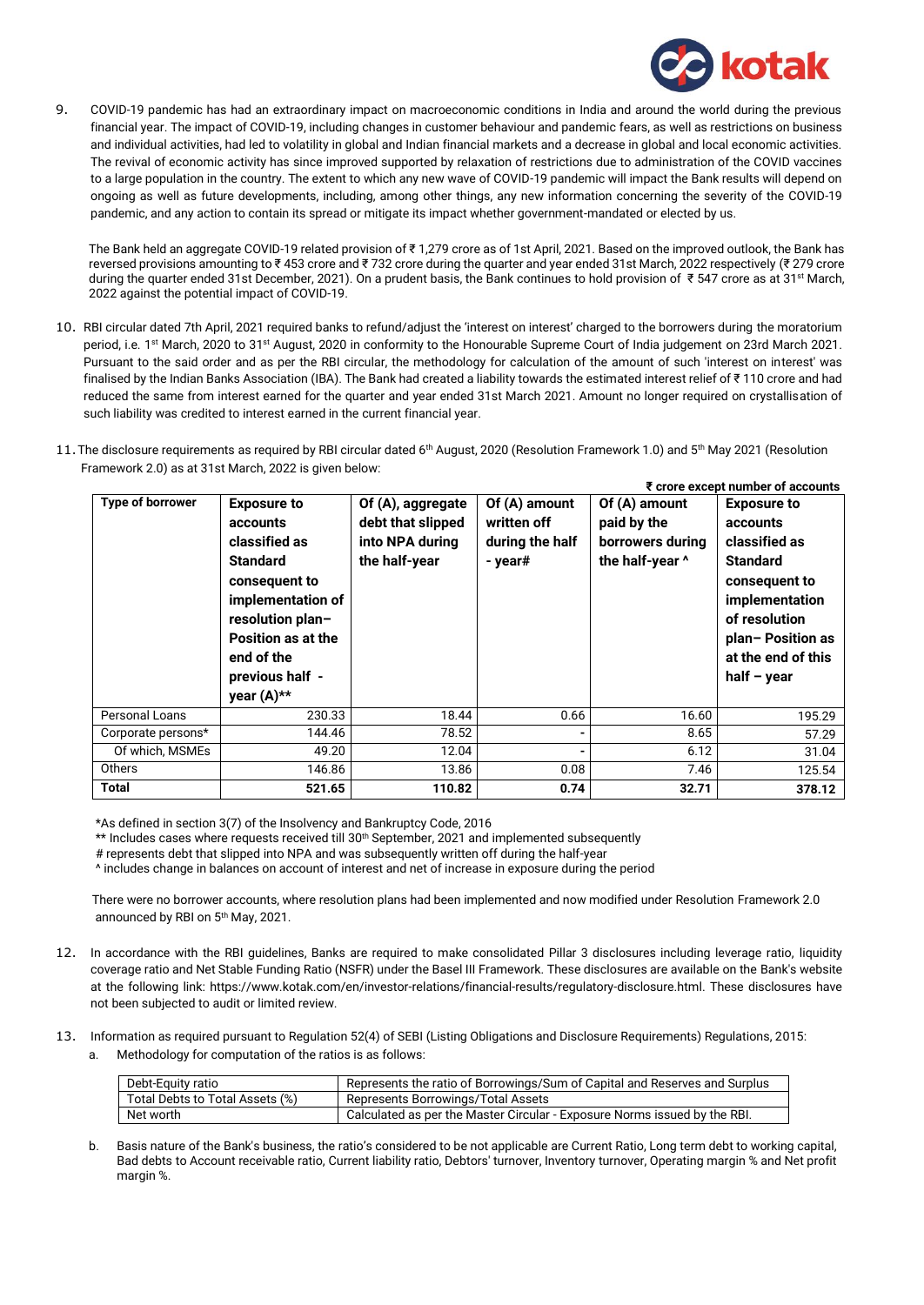

**₹ crore except tenor**

- 14. Details of loans transferred/acquired during the year ended 31st March, 2022 under the RBI Master Direction on Transfer of Loan Exposures dated 24th September, 2021 are given below:
	- (i) The Bank has not transferred any Loans not in default, Special Mention Account (SMA) and Non-performing Assets (NPAs).
	- (ii) Details of Loans not in default acquired:

|        | ₹ crore except tenor                          |                              |  |
|--------|-----------------------------------------------|------------------------------|--|
|        |                                               | <b>From Eligible Lenders</b> |  |
| Sr. No | <b>Particulars</b>                            | through Assignment           |  |
|        | Aggregate amount of loans acquired            | 194.22                       |  |
| 2      | Aggregate consideration paid                  | 137.01                       |  |
| 3      | Weighted average residual maturity            | 2.03 years                   |  |
| 4      | Weighted average holding period of originator | 2.78 years                   |  |
| 5      | Retention of beneficial economic interest     | Nil                          |  |
| 6      | Coverage of tangible security coverage        | 100%                         |  |
|        | Rating-wise distribution of rated loans       | Retail loans - NA            |  |

(iii) Details of Special Mention Accounts (SMAs) acquired:

|                    |                                                    |                                        | י טוטופ פגעפטנ נפווטו                                |  |
|--------------------|----------------------------------------------------|----------------------------------------|------------------------------------------------------|--|
|                    | <b>From lenders listed in Clause 3</b>             |                                        |                                                      |  |
| <b>Particulars</b> | <b>Aggregate Principal</b><br>outstanding of loans | <b>Aggregate consideration</b><br>paid | Weighted average residual<br>tenor of loans acquired |  |
|                    | acquired                                           |                                        | (in Years)                                           |  |
|                    |                                                    |                                        |                                                      |  |
| Portfolio acquired | 28.15                                              | 8.80                                   | 2.39                                                 |  |

### (iv) Details of Non-performing Assets (NPAs) acquired:

|                    |                                        |                                | ₹ crore except tenor      |  |
|--------------------|----------------------------------------|--------------------------------|---------------------------|--|
|                    | <b>From lenders listed in Clause 3</b> |                                |                           |  |
| <b>Particulars</b> | <b>Aggregate Principal</b>             | <b>Aggregate consideration</b> | Weighted average residual |  |
|                    | outstanding of loans                   | paid                           | tenor of loans acquired   |  |
|                    | acquired                               |                                | $(in Years)$ \$           |  |
| Portfolio acquired | 693.66                                 | 75.53                          | 7.58                      |  |

\$ - Weighted Average residual tenor of loans is excluding limit based facilities

### (v) Details of recovery ratings assigned to Security Receipts as at 31st March, 2022:

| <b>Recovery Rating ^</b> | Anticipated Recovery as per Recovery Rating | Book Value (₹ crore) |
|--------------------------|---------------------------------------------|----------------------|
| $NR1/R1+/RR1+$           | >150%                                       | 37.78                |
| <b>NR2/R1/RR1</b>        | 100% - 150%                                 | 347.01               |
| NR3/R2/RR2               | 75% - 100%                                  | 42.51                |
| R3/NR4/RR3               | $50\% - 75\%$                               | 217.38               |
| NR5/RR4/R4               | 25%-50%                                     | 15.30                |
| NR6/RR5/R5               | $0\% - 25\%$                                | 264.37               |
| Yet to be rated**        |                                             | 46.80                |
| Unrated*                 | -                                           | 111.45               |
| <b>Total</b>             |                                             | 1,082.60             |

^ - Recovery Rating is as assigned by various external rating agencies

\* - Amount Outstanding for more than 8 years is ₹ 111.44 crs and is fully provided.

\*\* - Recent purchases whose statutory period not yet elapsed.

15. The Board of Directors of the Bank have a proposed a dividend of ₹1.10 per share having a face value ₹5 for the year ended 31<sup>st</sup> March, 2022 (Previous Year ₹ 0.90 per share). The Bank is obliged to pay dividend to those shareholders whose names are appearing in the register of members as on the book closure date. Dividend will be paid after the approval of the shareholders at the Annual General Meeting.